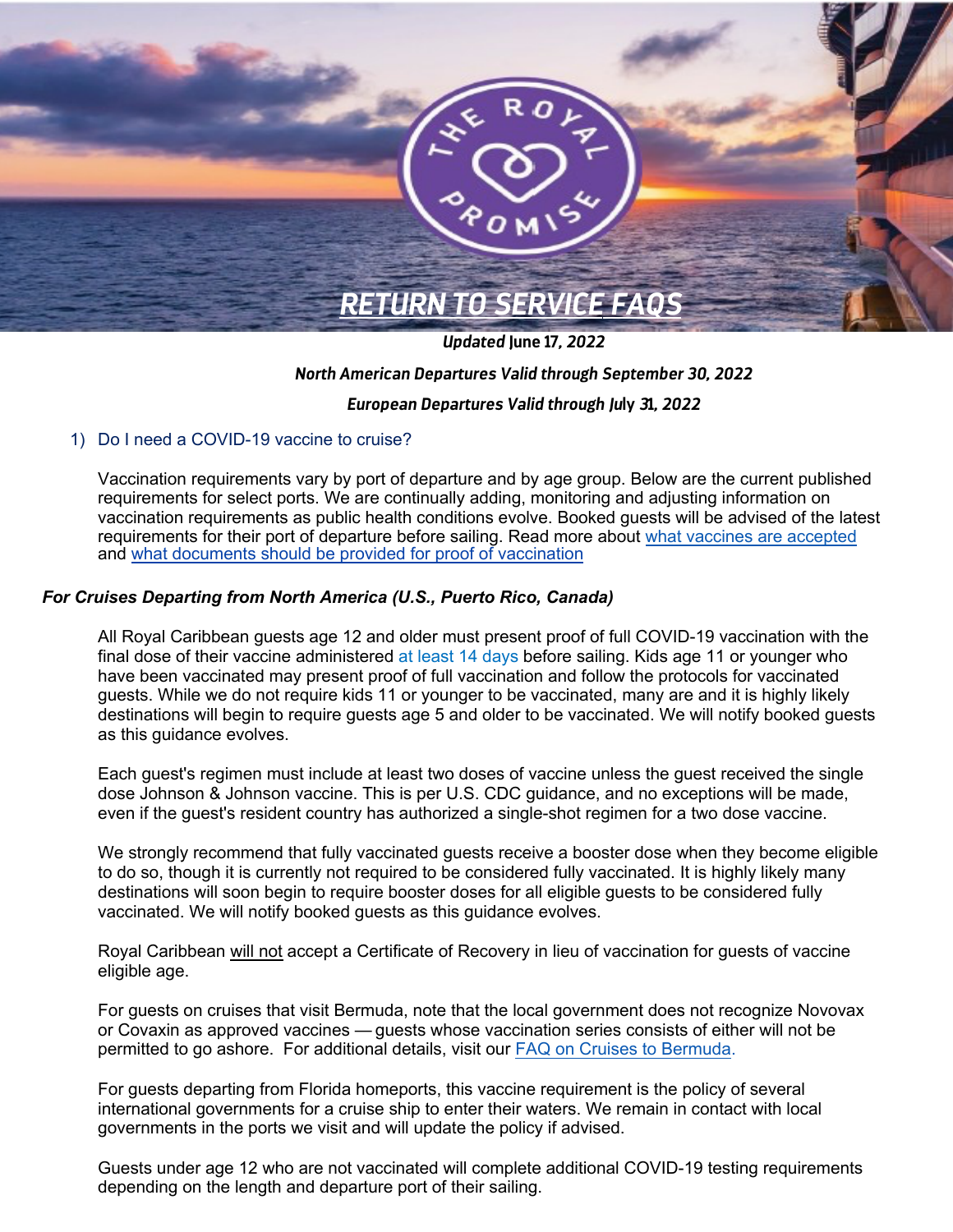# **Kids Who Are Turning 12**

# *What if my child is turning 12 years old right before our cruise, or during our cruise, and cannot get vaccinated in time?*

Any guest that is age 12 or older on boarding day must be fully vaccinated to sail. If your child's 12th birthday is too close to boarding day to get fully vaccinated, we can move your cruise date to give you more time, or we can cancel your reservation for a full refund. Unfortunately, we cannot make any exceptions, as our port agreements expect that every vaccine-eligible guest onboard is fully vaccinated. If your child is 11 and turns 12 on Day 2 of the cruise or later, you're in luck. Your 11 year old will be allowed to board the ship on embarkation day as long as they complete all COVID-19 testing requirements for unvaccinated children.

# **For Cruises Departing from Europe (not including Italy)**

**All Royal Caribbean guests age 12 and older must present proof of full COVID-19 vaccination with the final dose administered at least 14 days before sailing.** 

Each guest's regimen must include at least two doses of vaccine unless the guest received the single dose Johnson & Johnson vaccine. No exceptions will be made, even if the guest's resident country has authorized a single-shot regimen for a two dose vaccine.

**For the best European cruise experience, we strongly recommend guests be "up to date" on their COVID-19 vaccination** and be prepared to present their physical vaccination record showing all doses, including their original vaccination series, as well as any booster doses they may have received if applicable.

To be considered up to date by all European countries we sail to, your vaccination must meet both of the following requirements.

- 1. You received your final dose in your original two-dose vaccine series (or a single dose of Johnson & Johnson) no more than 9 months (270 days) ago, or a booster dose. Guests that have received a booster dose will qualify regardless of the amount of time that has passed since receiving their booster. Children who have received one dose (unless Johnson & Johnson) do not count as fully vaccinated.
- 2. Your most recent vaccine dose is on the list of [EMA-approved vaccines](https://www.ema.europa.eu/en/human-regulatory/overview/public-health-threats/coronavi[%E2%80%A6]ents-vaccines/vaccines-covid-19/covid-19-vaccines-authorised)
	- Pfizer
	- Moderna
	- Johnson & Johnson
	- Astrazeneca
	- Nuvaxovid

Guests who do not meet these two requirements will need to take a test onboard before visiting some ports of call.

Royal Caribbean also accepts additional vaccine[s authorized by the World Health Organization:](https://www.ema.europa.eu/en/human-regulatory/overview/public-health-threats/coronavirus-disease-covid-19/treatments-vaccines/vaccines-covid-19/covid-19-vaccines-authorised)  Sinopharm, Sinovac, COVAXIN, Covovax and CoviShield. Guests may board the ship if vaccinated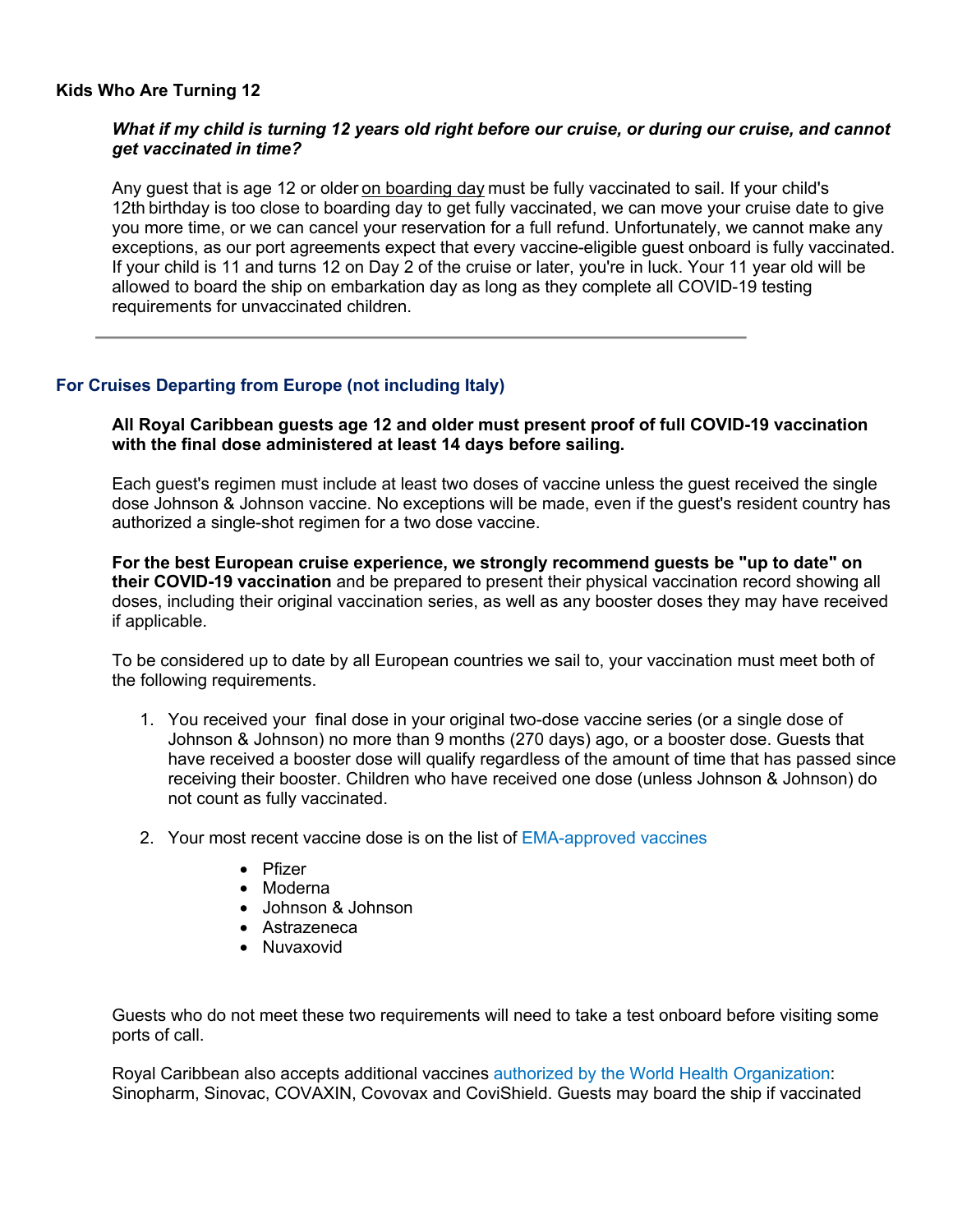with these, but certain European countries will not recognize these guests as vaccinated, and they will need to take a test onboard before visiting some ports of call. To learn more, visit our Europe Testing Requirements FAQ

These rules apply to all guests 12 and up in all countries except for stops in Italy, where they apply to guests age 6 and up.

Children age 11 and under do not require COVID-19 vaccination to cruise. However, kids 11 and under who have been vaccinated may present proof of full vaccination and follow the protocols for vaccinated guests.

Royal Caribbean will not accept a Certificate of Recovery in lieu of vaccination for guests of vaccine eligible age.

All crew onboard the ship and at our private destinations are fully vaccinated and receive a booster dose as they become eligible.

# **Certificate of Recovery Instead of a Booster Dose**

A Certificate of Recovery for a positive COVID-19 case may be provided along with proof of vaccination **in lieu of a booster to be considered up to date** by Spain, Italy, the U.K. and the Netherlands, if it meets certain requirements. The following two documents must be presented:

- 1. A certified medical health certificate from a doctor stating that you have fully recovered from COVID-19. It must meet the following requirements:
	- $\circ$  Official letterhead from a healthcare provider, public health official or telehealth provider showing:
		- § Their name
		- Their address
		- **•** Their phone number
		- Confirmation of your recovery and completion of isolation
	- o Must be typed (not handwritten) and signed by the provider
	- o Must confirm the sample collection date of the positive PCR test, which must be a **minimum of 11 days and a maximum of 180 days** before the departure date of your cruise
	- 2. A positive result document for a COVID-19 PCR test taken a minimum of 11 days and a maximum of 180 days before the departure date of your cruise. An antigen test result will not be accepted with a Certificate of Recovery. The test results document from your test provider must include the name of the lab that processed the test, the lab's CLIA Lab Number or Certification Number, the address of the lab, your name, the date the test was taken, type of test, and your positive result. This can be a printed document, email, or telehealth app notification. Fully handwritten doctor's notes (such as those written on a prescription pad) will not be accepted. Minimal handwritten components (such as a check mark on a "positive" box) are acceptable as long as the other required information is printed on the document.

## **For Cruises Departing from Italy**

**All Royal Caribbean guests age 12 and older must present proof of full COVID-19 vaccination with the final dose administered at least 14 days before sailing.**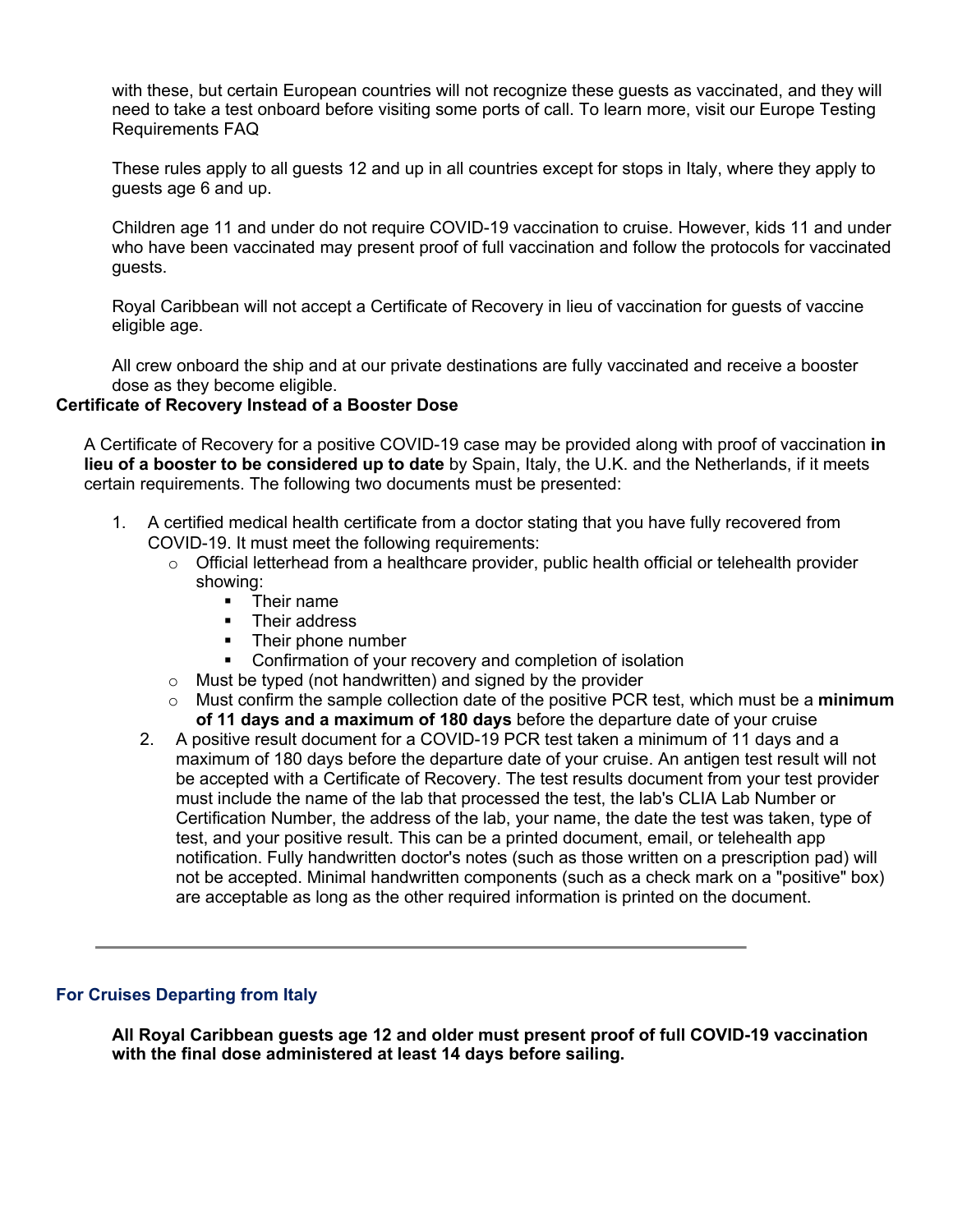To board the ship, each guest's regimen must include at least two doses of a WHO or EMA approved vaccine unless the guest received the single dose Johnson & Johnson vaccine. No exceptions will be made, even if the guest's resident country has authorized a single-shot regimen for a two dose vaccine.

Royal Caribbean will not accept a Certificate of Recovery in lieu of vaccination for guests of vaccine eligible age.

**For the best European cruise experience, we strongly recommend guests be "up to date" on their COVID-19 vaccination** and be prepared to present their physical vaccination record showing all doses, including their original vaccination series, as well as any booster doses they may have received if applicable.

To be considered up to date by all European countries we sail to, your vaccination must meet both of the following requirements.

- 1. You received your final dose in your original two-dose vaccine series (or a single dose of Johnson & Johnson) no more than 9 months (270 days) ago, or a booster dose. Guests that have received a booster dose will qualify regardless of the amount of time that has passed since receiving their booster. Children who have received one dose (unless Johnson & Johnson) do not count as fully vaccinated.
- 2. Your most recent vaccine dose is on the list of EMA-approved vaccines https://www.ema.europa.eu/en/human-regulatory/overview/public-healththreats/coronavi[…]ents-vaccines/vaccines-covid-19/covid-19-vaccines-authorised:
	- o Pfizer
	- o Moderna
	- o Johnson & Johnson
	- o Astrazeneca
	- o Nuvaxovid

Guests who do not meet these two requirements will need to take a test onboard before visiting some ports of call.

Royal Caribbean also accepts additional vaccine[s authorized by the World Health Organization:](https://www.ema.europa.eu/en/human-regulatory/overview/public-health-threats/coronavirus-disease-covid-19/treatments-vaccines/vaccines-covid-19/covid-19-vaccines-authorised)  Sinopharm, Sinovac, COVAXIN, Covovax and CoviShield. Guests may board the ship if vaccinated with these, but certain European countries will not recognize these guests as vaccinated, and they will need to take a test onboard before visiting some ports of call.

These rules apply to all guests 12 and up in all countries except for stops in Italy, where they apply to guests age 6 and up.

Children age 11 and under do not require COVID-19 vaccination to cruise. However, kids age 11 and under who have been vaccinated may present proof of full vaccination and follow the protocols for vaccinated guests.

All crew onboard the ship and at our private destinations are fully vaccinated and receive a booster dose as they become eligible.

## **Certificate of Recovery Instead of a Booster Dose**

A Certificate of Recovery for a positive COVID-19 case may be provided along with proof of vaccination **in lieu of a booster to be considered up to date** by Spain, Italy, the U.K. and the Netherlands, if it meets certain requirements. The following two documents must be presented: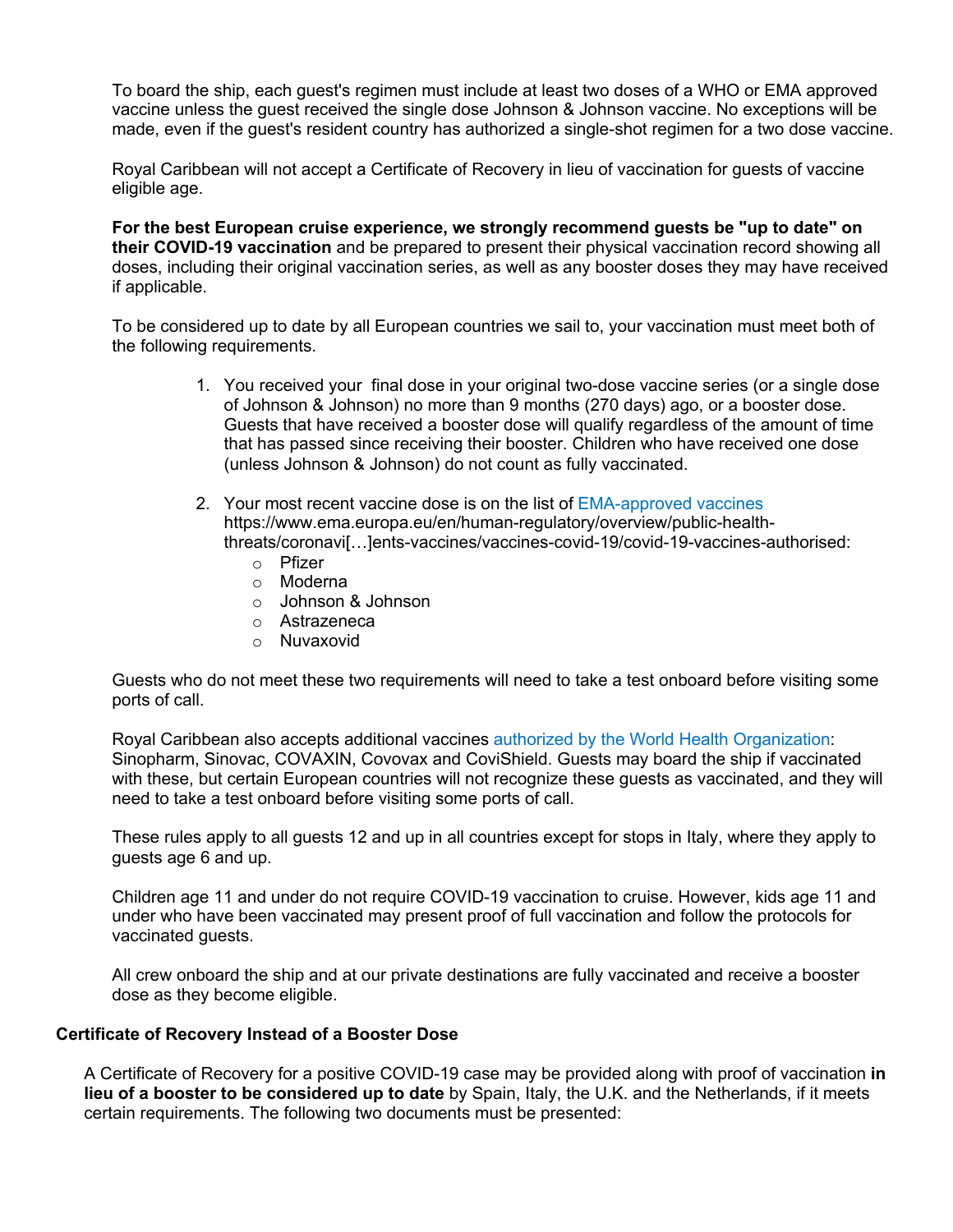- 1. A certified medical health certificate from a doctor stating that you have fully recovered from COVID-19. It must meet the following requirements:
	- a. Official letterhead from a healthcare provider, public health official or telehealth provider showing:
		- i. Their name
		- ii. Their address
		- iii. Their phone number
		- iv. Confirmation of your recovery and completion of isolation
	- b. Must be typed (not handwritten) and signed by the provider
	- c. Must confirm the sample collection date of the positive PCR test, which must be a **minimum of 11 days and a maximum of 180 days** before the departure date of your cruise
- 2. A positive result document for a COVID-19 PCR test taken a minimum of 11 days and a maximum of 180 days before the departure date of your cruise. An antigen test result will not be accepted with a Certificate of Recovery. The test results document from your test provider must include the name of the lab that processed the test, the lab's CLIA Lab Number or Certification Number, the address of the lab, your name, the date the test was taken, type of test, and your positive result. This can be a printed document, email, or telehealth app notification. Fully handwritten doctor's notes (such as those written on a prescription pad) will not be accepted. Minimal handwritten components (such as a check mark on a "positive" box) are acceptable as long as the other required information is printed on the document.

# **For Cruises Departing from Singapore**

All Royal Caribbean guests above 12 years of age (13 years & older) must present proof of full COVID-19 vaccination with the final dose administered at least 14 days before sailing.

Children aged 12 and under do not require COVID-19 vaccination to cruise. However, kids aged 5 to 12 who have been vaccinated may present proof of full vaccination and follow the protocols for vaccinated guests. If you are cruising with an unvaccinated child, there are some specific health protocols that you will need to be aware of.

Each guest's regimen must include at least two doses of the vaccine. This is per US CDC guidance, and no exceptions will be made, even if the guest's resident country has authorized a single-shot regimen for a two-dose vaccine.

For more information on vaccination policies in Singapore, please visit [this website.](https://www.moh.gov.sg/)

For the best Singapore cruise experience, we strongly recommend guests be "up to date" on their COVID-19 vaccination and be prepared to present their physical vaccination record showing all doses, including their original vaccination series, as well as any booster doses they may have received if applicable.

## **For Cruises Departing from Other Ports**

Vaccination and travel documentation requirements vary by homeport and country of departure. Booked guests will be advised of specific requirements via email before setting sail.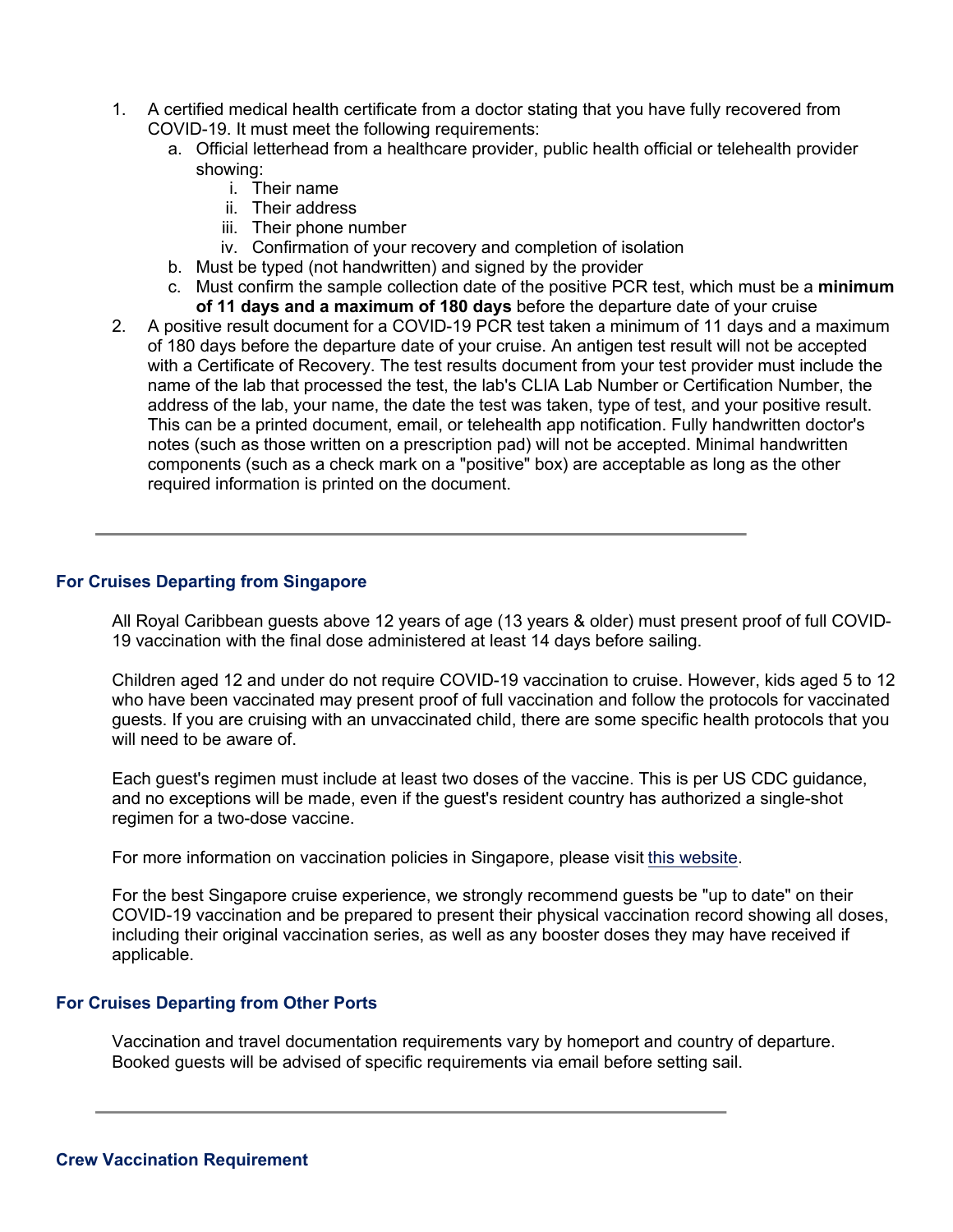We require all Royal Caribbean crew members on all ships and at our private destinations to be fully vaccinated. Crew members receive a booster dose as they become eligible.  They also complete COVID-19 testing regularly in accordance with CDC guidelines.

2) What if I cannot get vaccinated due to a pre-existing allergy? What if I am not vaccinated for religious reasons? What if I have recently recovered from COVID-19 and am not now eligible to be vaccinated?

# **Vaccination Accommodations Requests**

Following public health guidance, our ships are highly vaccinated environments. Accordingly, we have adopted operational capacity restrictions that restrict the number of unvaccinated guests we can carry. This means vaccination accommodations are not available on all sailings. Whenever we grant a vaccination accommodation, we reserve the right to revoke it at any time.

# **Before requesting a vaccination accommodation, there are several things to keep in mind.**

We are currently only processing requests for vaccination accommodations on deposited, active bookings on sailings through July 31, 2022. Requests for sailings beyond this date will be reviewed on a rolling basis.

As you prepare to submit a request for vaccination accommodation, please:

- Submit your request at least 30 days prior to your cruise departure date or even earlier if possible.
- Be aware that we may not be able to process requests submitted less than 14 days to sailing.
- Be aware that approvals or denials for vaccine accommodation may be issued up to 2 weeks prior to sailing or later.
- Wait for a response to your request before booking travel arrangements such as flights and hotel accommodations. Royal Caribbean is not responsible for any travel-related expenses incurred by you or members of your traveling party should your request be denied.

## **How to submit a vaccination accommodation request.**

If you believe that you meet the requirements for a vaccination accommodation, please send an email to vaxaccommodations@rccl.com. You can also have your local travel agent or International Representative contact us.

Your initial email to vaxaccommodations@rccl.com should include the following details:

- The full name of the person who needs the accommodation, as the name appears on their reservation
- Ship Name
- Date of Sailing
- Reservation Number
- Best phone number to reach the requesting guest (or their legal guardian if they are a minor)
- Best email to reach the requesting guest or their guardian, should it be different than the one you are emailing from

**Religious Requests:** For religious accommodation, please provide describe the nature of your sincerely held religious beliefs, religious practice or observance that conflicts with the vaccination requirement.

**Medical Requests:** For your request to be considered by our medical team, a letter from a physician is required. Please see the specific requirements for the letter below: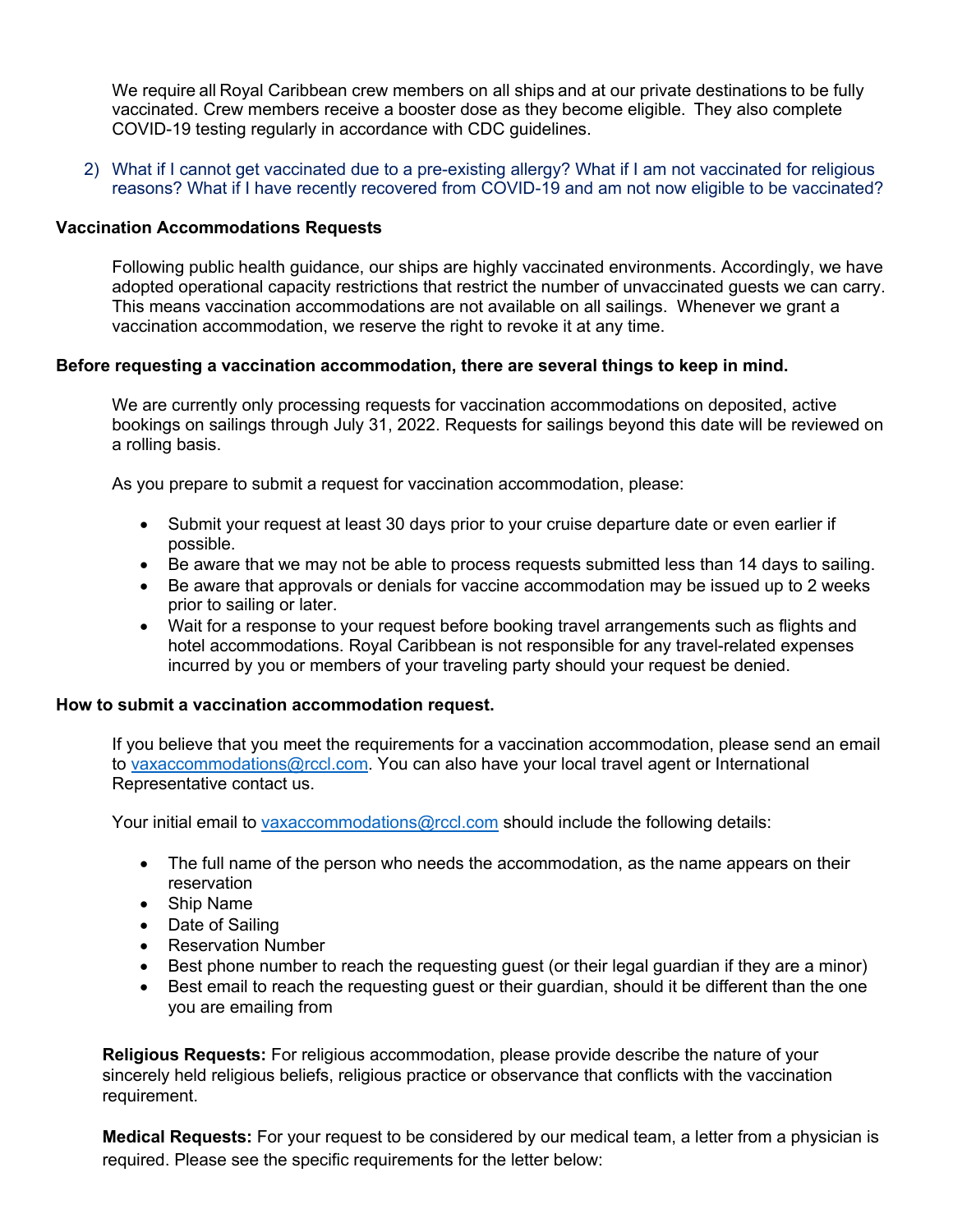The letter must come from a Medical Doctor (MD) or Doctor of Osteopathic Medicine (DO). The letter must include the full name and date of birth for the guest requesting the accommodation. The letter must clearly indicate the pre-existing, non-COVID medical condition or disability that is contraindicated for vaccination.

The letter should include a note that the guest is medically fit to travel. The letter must be signed by the MD or DO.

Vaccine accommodation requests should be submitted individually, and will be considered individually. It may be possible for some members of the same travel party to receive an approval and others be denied.

Our receipt of your vaccination accommodation request in no way implies or guarantees an approval.

**For sailings departing from or visiting Canada,** you must first secure an approval from the Government of Canada and provide evidence of that approval with your request.

• If your vaccination accommodation request is granted.

Approvals apply only to the sailing for which they were granted and need to be renewed for each new sailing as protocols and operational needs change frequently. Approvals do not imply or guarantee an approval for any future sailings.

Please note that vaccination accommodated guests must adhere to all health protocols and travel requirements for unvaccinated guests as required by the cruise line and at the local, state and national level.

# **If your vaccination accommodation request is denied.**

If we are unable to approve your request, you can:

- Change the ship/sail date and submit a new request, if your denial was based on operational capacity.
- Cancel only the unvaccinated quest(s) from the booking, if the remainder of the traveling party still wishes to sail. The unvaccinated guest will receive a full refund after cancellation.
- Cancel the booking that includes the unvaccinated guest and receive a full refund for the booking. Only those guests in the impacted booking are eligible to receive a full refund. Related bookings (family, friends, etc. traveling on another booking) remain subject to the standard cancellation penalty schedule.

# **Is a Certificate of COVID-19 Recovery a Vaccination Accommodation?**

No, for U.S. departures, including San Juan, Puerto Rico, as well as departures from Bridgetown, Barbados, Royal Caribbean does not accept a Certificate of COVID-19 Recovery as a substitute for a guest's vaccination records.

3) How long do you consider my vaccine good for? Do I need to get re-vaccinated or get a booster shot to sail?

We strongly recommend that fully vaccinated guests get a booster dose when they become eligible to do so. It is highly likely many destinations will soon begin to require booster doses for all eligible guests to be considered fully vaccinated. However, **a booster is currently not required to be considered fully vaccinated by Royal Caribbean.**

There is currently no guidance from drug makers or U.S. government agencies that indicates a set expiration date for full vaccination status.

We will continue to follow the CDC's guidance on vaccine status and vaccine boosters and will update booked guests and published protocols as situations evolve.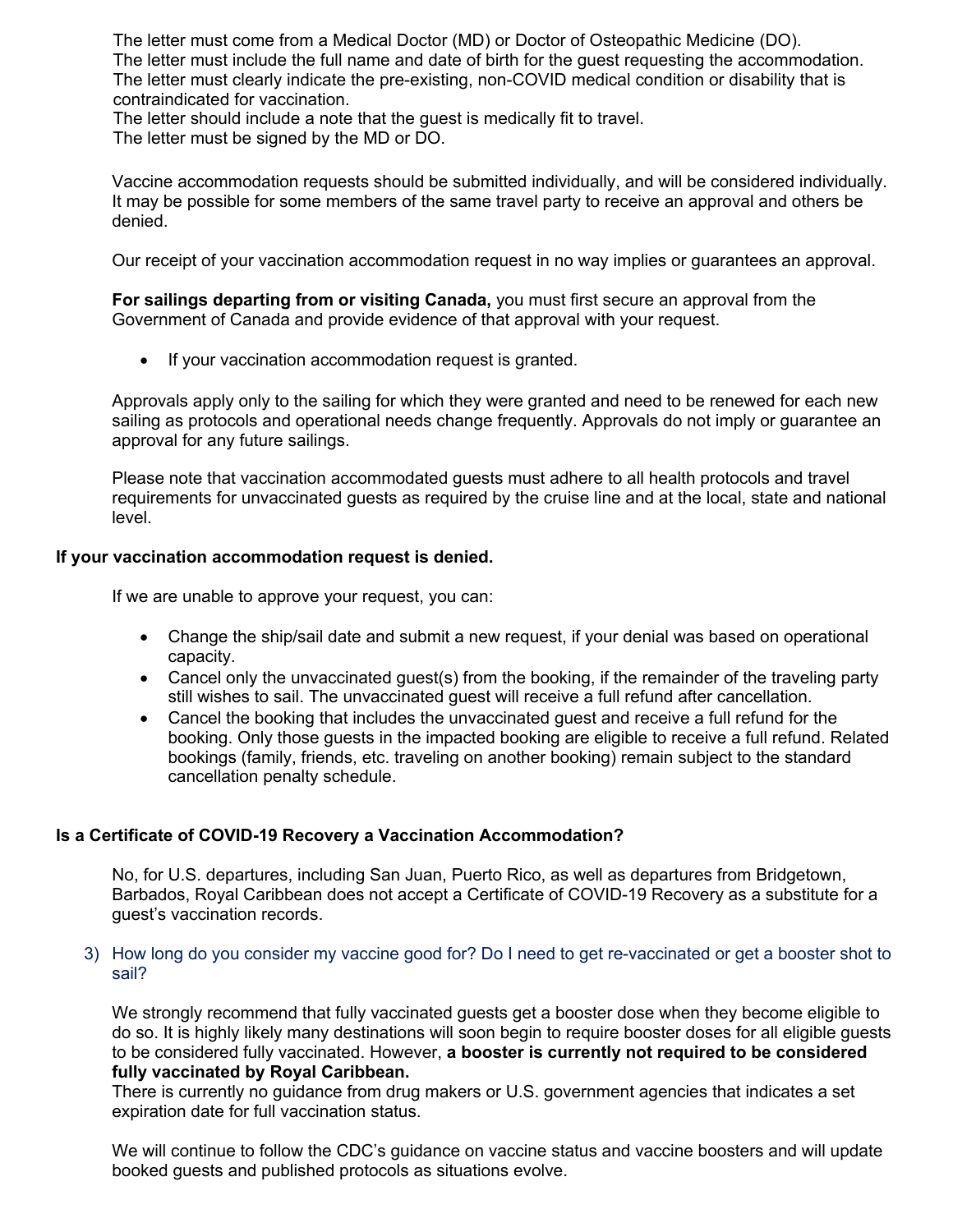# **FOR CRUISES DEPARTING FROM EUROPE**

**For the best cruise experience for sailings departing from or visiting European homeports, we strongly recommend guests be "up to date" on their COVID-19 vaccination.** For sailings disembarking or stopping in Spain, Netherlands, France, Portugal, Belgium or the U.K., this recommendation applies to all guests age 12 and older. For sailings disembarking or stopping in Italy, this recommendation applies to all guests age 6 and older.

According to the European Medicines Agency (EMA), being up to date means you have had your original vaccine series, or a booster dose, within the past 270 days – and that you were vaccinated with an EMA-approved vaccine: Pfizer, Moderna, Johnson & Johnson, Novavax (Nuvaxovid, Covovax), or Astrazeneca; or with a vaccine authorized by the World Health Organization, (with the exception of CanSino). Guests who are not up to date will need to complete additional mid-cruise testing at their own expense. Testing onboard will be conducted by licensed and accredited third-party testing providers. The total charge from the third-party testing vendor for these tests is \$55 USD per guest. This amount will be applied to the guest's onboard expense account. Royal Caribbean will pay the testing vendor(s) on the guest's behalf and will not retain any part of the testing costs.

Additional restrictions, including testing before disembarking in some European ports and restrictions while going ashore may apply. If you are in need of a booster dose to be considered up to date, you can get it as soon as the day you board the cruise and will be considered up to date instantly.

All Royal Caribbean crew members are fully vaccinated and receive a booster dose as they become eligible.

#### 4) What vaccines are accepted?

# **FOR CRUISES DEPARTING FROM NORTH AMERICA (U.S., PUERTO RICO, CANADA)**

Royal Caribbean accepts vaccines that are fully approved or authorized for emergency use by the U.S. FDA or the World Health Organization, with the exception of CanSino. A guest is considered fully vaccinated 14 days after the required number of doses in their vaccine series have been fully administered (e.g. 2 shots of Pfizer,

Moderna, AstraZeneca, etc., or 1 shot of Johnson & Johnson). See authorized U.S. FDA vaccines

See authorized World Health Organization vaccines

We strongly recommend that fully vaccinated guests get a booster dose when they become eligible to do so.

For guests on cruises that visit Bermuda, note that the local government does not recognize Novovax (Nuvaxovid, Covovax) or Covaxin as approved vaccines — guests whose vaccination series consists of either will not be permitted to go ashore. For additional details, visit our FAQ on Cruises to Bermuda

#### **Mixed Vaccines from Different Manufacturers**

We accept a mixed vaccination series consisting of doses from different manufacturers, as long as your vaccine series meets the following requirements:

- Must consist of at least two doses of vaccines that are fully approved or authorized for emergency use by the U.S. FDA or the World Health Organization.
- The 2 doses must be administered at least 28 days apart.
- The final dose must be completed at least 14 days before sailing.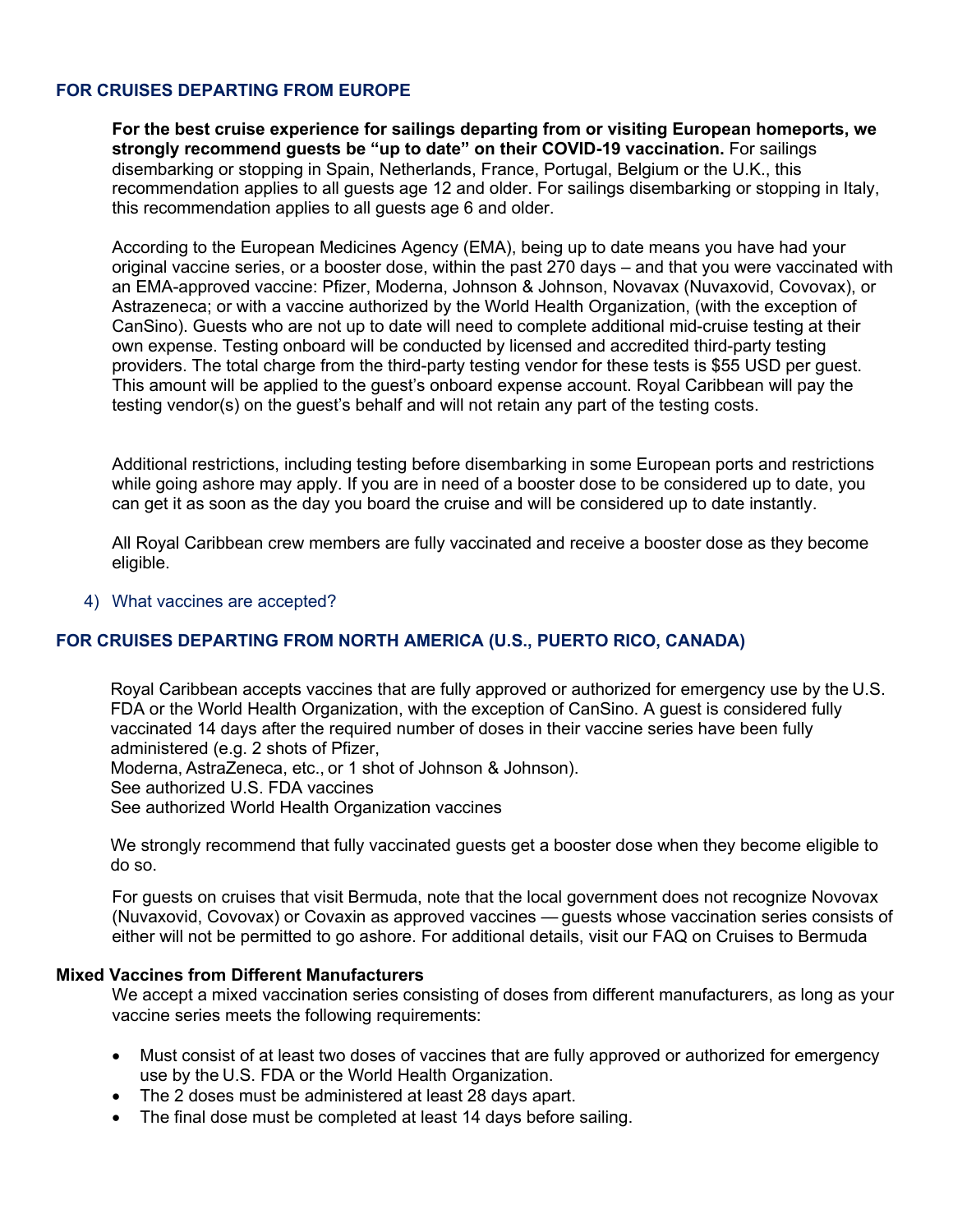Mixed vaccines may not be accepted at all ports of call. Guests who are vaccinated with a mixed series may not be allowed to go ashore at these ports, or may need to undergo additional testing if they wish to go ashore.

### **Vaccine Trial Participants**

U.S. based AstraZeneca and Novavax (Nuvaxovid, Covovax) clinical trial participants will be considered fully vaccinated 14 days after completing their vaccine series, and must provide required documents that show proof of vaccination.

The above vaccine policies are subject to change as we monitor evolving public health guidance and government regulations.

## **FOR CRUISES DEPARTING FROM SINGAPORE**

All guests above 12 years of age (13 years & older) must present proof of full COVID-19 vaccination with the final dose administered at least 14 days before sailing. **This is a requirement of Royal Caribbean to sail — guests who are unable to show proof of full vaccination will not be permitted to board.** Kids age 5 to 12 who have been vaccinated may present proof of full vaccination and follow the protocols for vaccinated guests

# **FOR CRUISES DEPARTING FROM EUROPE (not including Italy)**

**All Royal Caribbean guests age 12 and older must present proof of full COVID-19 vaccination with the final dose administered at least 14 days before sailing. For the best experience on your cruise, we strongly recommend that guests age 6 and up should be "up to date" on their COVID-19 vaccination** and be prepared to present their physical vaccination record showing all doses, including their original vaccination series, as well as any booster doses they may have received if applicable.

According to the European Medicines Agency (EMA), being up to date means you have had the second dose of your original vaccine series within the past 270 days or a booster dose – and that you were vaccinated with an EMA-approved vaccine: Pfizer, Moderna, Johnson & Johnson, Novavax (Nuvaxovid, Covovax), or Astrazeneca; or with a vaccine authorized by the World Health Organization. These standards apply to guests age 12 and up (or 6 and up for Italy stops). If you need a booster dose, you can get it as soon as the day you board the cruise and will be considered up to date instantly.

Your vaccine must be approved or authorized for emergency use by the **World Health Organization (WHO)** (with the exception of CanSino) or **European Medicines Agency (EMA)**. For cruises visiting or ending in Italy**,** France, Portugal and Belgium, these countries only recognize EMA-authorized vaccines from certain manufacturers: Pfizer, Moderna, Johnson & Johnson, Novavax (Nuvaxovid, Covovax), and Astrazeneca (as well as CoviShield in Italy and Belgium). Guests who have been vaccinated with a vaccine from another manufacturer will be considered unvaccinated and will need to complete additional testing prior to going ashore in these ports.

#### **Vaccines approved by WHO and EMA**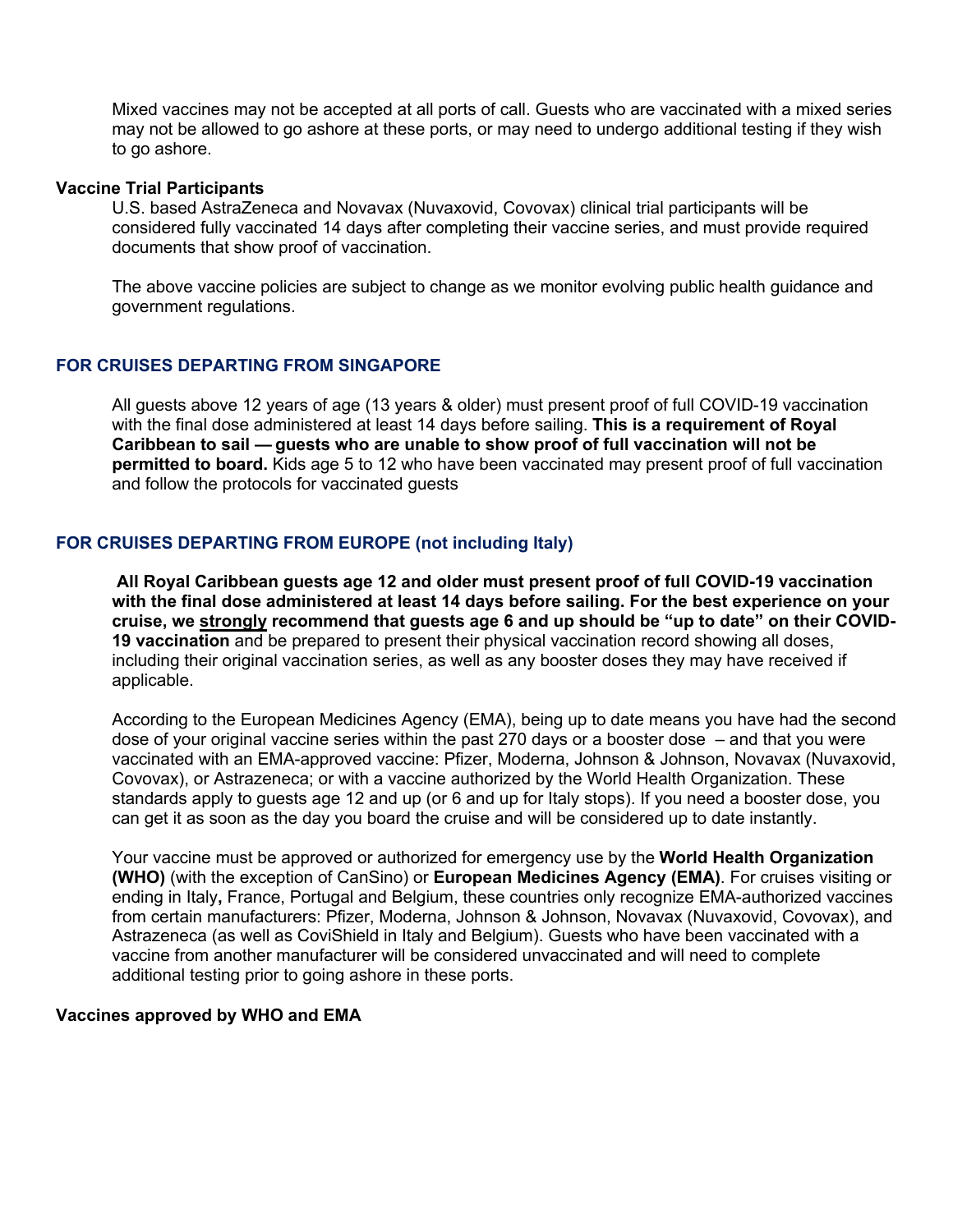| <b>VACCINE</b>              | <b>WHO</b>   | <b>EMA</b> |
|-----------------------------|--------------|------------|
| Pfizer-BioNTech / Comirnaty | ◙            | Ø          |
| Moderna / Spikevax          | ◙            | ⊗          |
| AstraZeneca / Vaxzevria     | ◙            | ◙          |
| CoviShield                  | Ø            | ය          |
| Covaxin                     | Ø            | ශ          |
| <b>Sinovac</b>              | ◙            | ය          |
| <b>Sinopharm</b>            | ◙            | ය          |
| Johnson & Johnson           | ⊘            | Ø          |
| Nuvaxovid / Novavax         | ☑            | Ø          |
| Covovax / Novavax           | $\checkmark$ |            |

# **FOR CRUISES DEPARTING FROM ITALY**

**All Royal Caribbean guests age 12 and older must present proof of full COVID-19 vaccination with the final dose administered at least 14 days before sailing. For the best experience on your cruise, we strongly recommend that guests age 6 and up should be "up to date" on their COVID-19 vaccination** and be prepared to present their physical vaccination record showing all doses, including their original vaccination series, as well as any booster doses they may have received if applicable.

According to the European Medicines Agency (EMA), being up to date means you have had the second dose of your original vaccine series within the past 270 days, or a booster dose – and that you were vaccinated with an EMA-approved vaccine: Pfizer, Moderna, Johnson & Johnson, Novavax (Nuvaxovid, Covovax), or Astrazeneca; or with a vaccine authorized by the World Health Organization. These standards apply to guests age 6 and up. If you need a booster dose, you can get it as soon as the day you board the cruise and will be considered up to date instantly.

For cruises departing from Italy, your vaccine must be approved or authorized by the **European Medicines Agency (EMA)**. For cruises visiting or ending in Italy**,** France, Portugal and Belgium, these countries only recognize EMA-authorized vaccines from certain manufacturers: Pfizer, Moderna, Johnson & Johnson, Novavax (Nuvaxovid, Covovax), and Astrazeneca (as well as CoviShield in Italy and Belgium). Guests who have been vaccinated with a vaccine from another manufacturer will be considered unvaccinated and will need to complete additional testing prior to going ashore in these ports.

For additional details on testing requirements, please visit our Required Testing FAQ

## **Vaccine Accommodation Due to Recent Recovery from COVID-19**

For U.S. departures, including San Juan, Puerto Rico, as well as departures from Bridgetown, Barbados and Europe, Royal Caribbean does not grant vaccine accommodation for reasons related to recent recovery from COVID-19. Royal Caribbean will not under any circumstance accept a Certificate of Recovery in lieu of proper vaccination records for guests of vaccine eligible age.

# **Testing**

5) Will I have to take a COVID-19 test before or during my cruise?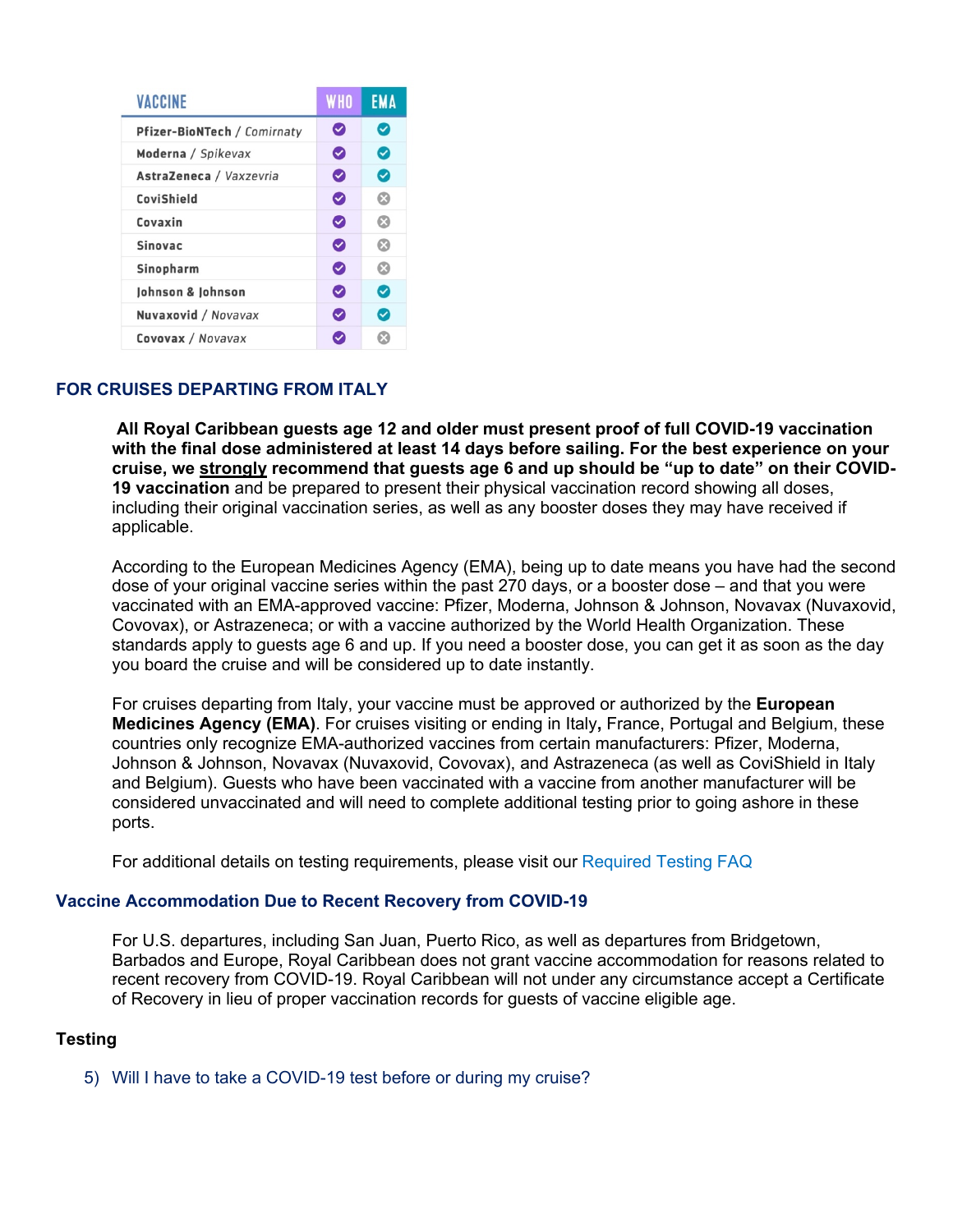Testing requirements vary by port of departure and your age group. Below are the published requirements for select ports. We are continually adding, monitoring and adjusting information on testing requirements as public health standards and government regulations evolve. Booked guests will be advised of the latest requirements for their port of departure before sailing.

# **Required Testing for Guests Sailing from U.S. Homeports including San Juan, Puerto Rico**

## **All Guests: Required Pre-Cruise Testing**

Before arriving on boarding day, you'll need to take a COVID-19 test on your own, at your own expense.

- Vaccinated guests must show a negative test result for a PCR or antigen test taken no more than **2 days** before boarding day. NOTE: Kids age 11 and younger who have been vaccinated may present proof of full vaccination and follow the testing protocols for vaccinated guests.
- Unvaccinated kids age 2 to 11 must show a negative test result for a **PCR test (not antigen**) taken no more than 3 days before boarding day.
- **Unvaccinated kids' pre-cruise test cannot be taken on boarding day**, because that may affect the sample taken during the kids' test at the terminal.
- [Learn more about how to calculate which days you can take your test.](https://www.royalcaribbean.com/faq/questions/how-do-i-figure-out-when-to-get-pre-cruise-covid-19-test)

Guests under 2 years of age do not need to complete a pre-cruise test.

For guests on a cruise that visits Bermuda, additional travel and testing requirements may apply to your sailing. Learn More

## **Unvaccinated Kids Age 2-11: Additional Complimentary Testing**

In addition to the pre-cruise test, unvaccinated kids will take one or two more tests, depending on the length of the cruise. Royal Caribbean's test provider will administer these, at no cost to our guests.

- On boarding day, unvaccinated kids will take a complimentary test when checking in at the terminal. Registration details will be sent via email in advance.
- For cruises that are 5 nights or longer, unvaccinated kids will take a complimentary antigen test onboard before the cruise ends. Guests will be notified onboard about how to register for this test.

## **Guests Under the Age of 2**

Guests under the age of 2 have no testing requirements.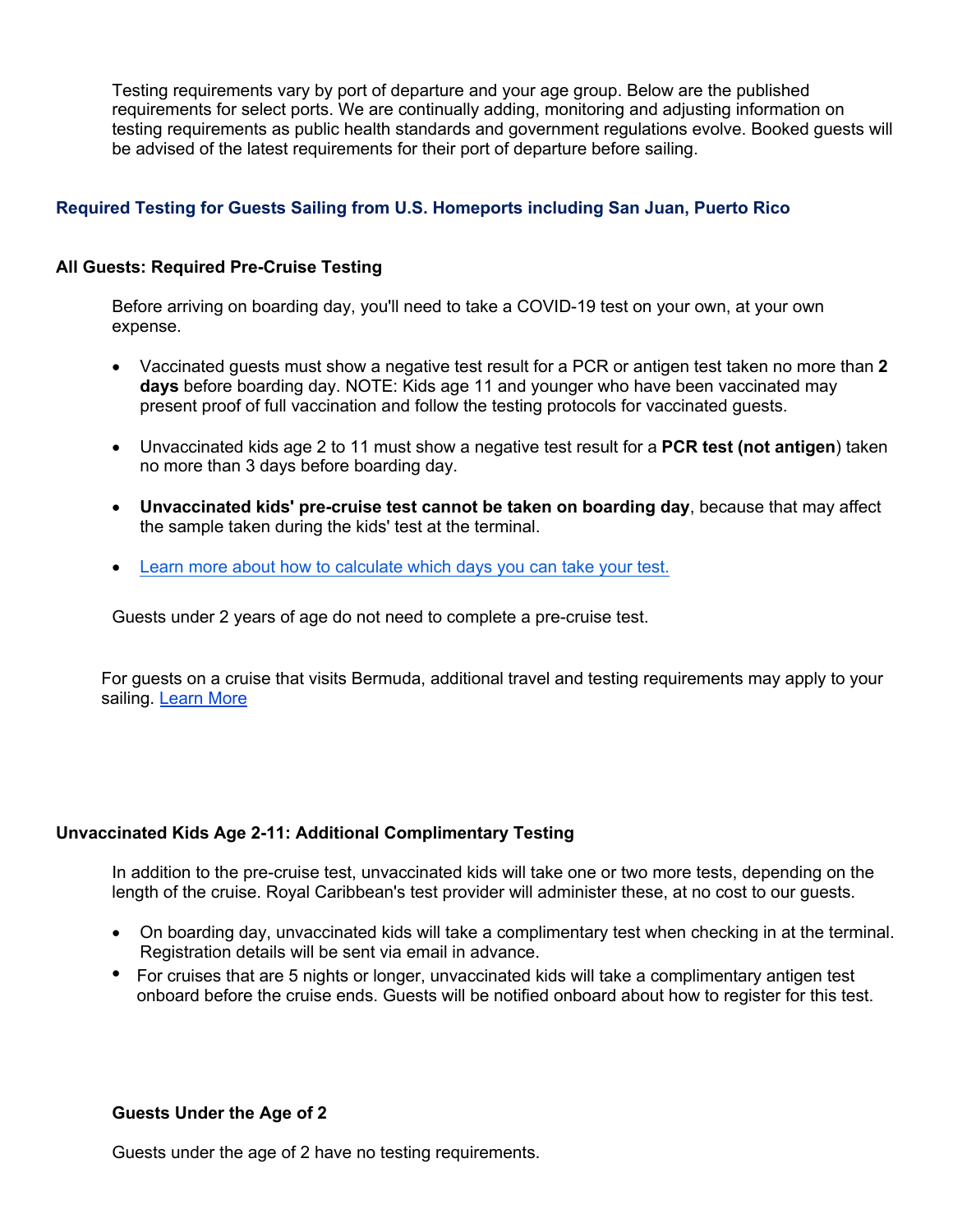## **Longer Sailings**

Sailings longer than 10 nights may have additional onboard testing requirements

## **Alaska Cruisetour Guests**

Royal Caribbean guests participating in a Northbound or Southbound Cruisetour do not need to complete any testing before the land-tour portion of the Cruisetour.

#### **All Cruisetour guests will still need to complete the pre-cruise testing to board the ship.**

Vaccinated guests on Southbound Cruisetours are advised to bring an eMed test kit with them on their Cruisetour to meet the pre-cruise testing requirement. For vaccinated guests without a test kit or unvaccinated kids age 2-11 in need of a PCR test, a testing provider in Anchorage will be available to test guests at their own expense. Southbound Cruisetours require a negative test prior to the land tour and prior to the cruise. Northbound Cruisetours do not require a test prior to the land tour. Details on how to register for testing in Anchorage will be provided by your Cruisetour guide.

# **Required Testing for Guests Sailing from Singapore**

#### **All Guests: Required Pre-Cruise Testing**

All guests, regardless of age or vaccination status, must undergo an approved supervised COVID-19 test prior to boarding day arranged on your own, at your own expense.

All guests must schedule their appointment no earlier than one day prior to boarding in order to be [accepted](link: https://www.fullertonhealth.com/sg/covid-19-art-and-pcr-test/) during check-in.

## **Required Testing for Guests Sailing from Copenhagen**

### **All Guests: Required Pre-Cruise Testing**

All guests sailing from Copenhagen, Denmark will need to take a test before boarding, as detailed below. The test must be conducted at a certified testing location or supervised by a healthcare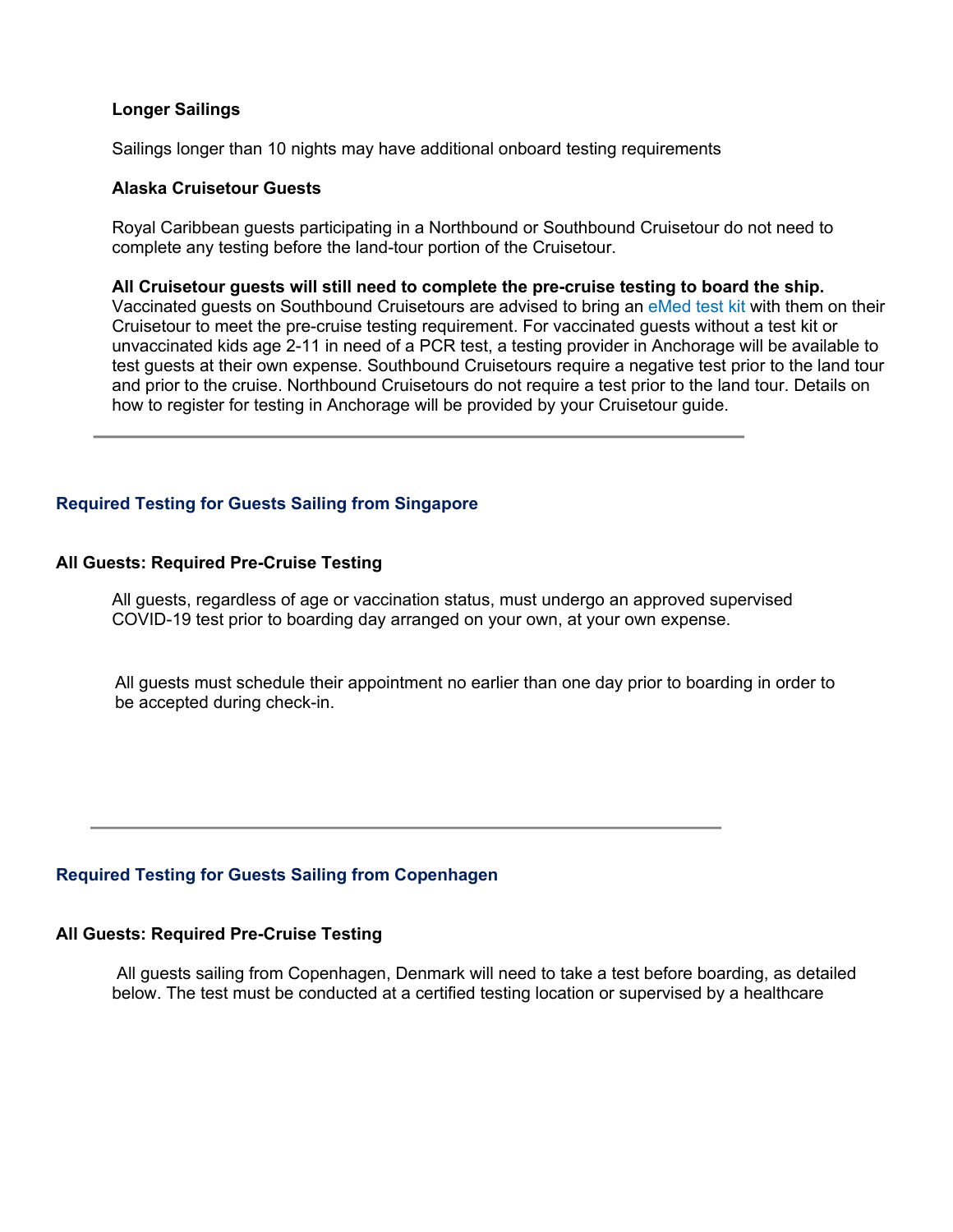telemedicine professional. Telehealth tests are accepted, but must be completed with a supervised video visit. All tests are at the guests' expense.

- **Vaccinated guests who are up to date** must show a negative result for a PCR or antigen test taken no more than **2 days** before boarding day. **Vaccinated guests who are not up to date will have a 1 day window to take this test**. Kids age 11 or younger who have been vaccinated may present proof of full vaccination and follow the testing protocols for vaccinated guests.
- Unvaccinated kids age 2 to 11 must show a negative result for a PCR or antigen test taken no more than **1 day** before boarding day.
- Guests under 2 years of age do not need to complete a pre-cruise test.

# **eMed Tests Kits for Guests Traveling from the U.S.**

Through our testing partners, U.S.-based vaccinated guests may purchase antigen test kits for vaccinated guests that you can complete online with a supervised virtual video visit, wherever you are, 24 hours 7 days a week to meet travel testing requirements for cruise or flight.

## **During the Cruise**

In addition to the pre-cruise test, guests who are considered not up to date with their vaccination will require additional testing to be completed onboard at their own expense, in order to go ashore in select countries. To learn more about requirements by port, please visit our [Europe Port Testing Requirement](https://www.royalcaribbean.com/faq/questions/if-i-am-not-up-to-date-on-vaccinations-in-europe-where-will-i-need-additional-testing)  FAQ.

## **Prior to Disembarking**

Guests 15 and up that are not up to date with their vaccinations will take an antigen test within two days before disembarkation day. Guests will be notified onboard about how to register for this test. The cost of the test is at their own expense, conducted onboard by a licensed third-party testing provider at a cost of \$55 USD per test. Royal Caribbean does not retain any part of the testing costs.

## **Required Testing for Guests Sailing from Barcelona**

## **All Guests: Required Pre-Cruise Testing**

All guests sailing from Barcelona, Spain will need to take a test before boarding, as detailed below. Tests must be supervised with the result provided on a certificate which includes the guest's name and date of birth. Telehealth tests are accepted, but must be completed with a supervised video visit. All tests are at the guests' expense.

• **Vaccinated guests who are up to date** must show a negative result for a PCR or antigen test taken no more than **2 days** before boarding day. **Vaccinated guests who are not up to date will have a 1 day window to take this test**. Kids age 11 or younger who have been vaccinated may present proof of full vaccination and follow the testing protocols for vaccinated guests.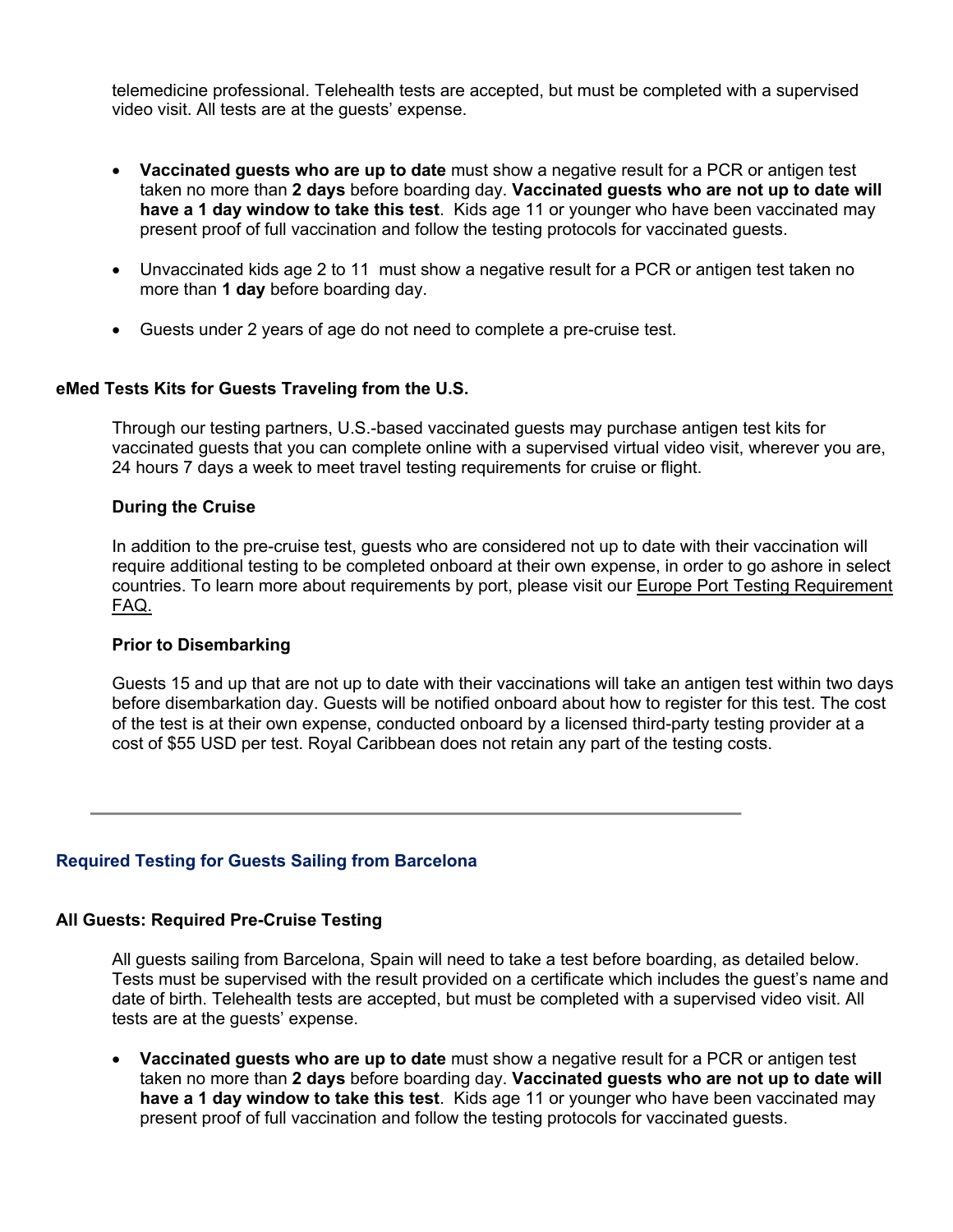• **Unvaccinated kids age 2 to 11** must show a negative result for a PCR or antigen test taken no more than **1 day** before boarding day.

Guests under 2 years of age do not need to complete a pre-cruise test.

# **eMed Tests Kits for Guests Traveling from the U.S.**

Through our testing partners, U.S.-based vaccinated guests may purchase antigen test kits for vaccinated guests that you can complete online with a supervised virtual video visit, wherever you are, 24 hours 7 days a week to meet travel testing requirements for cruise or flight.

# **During the Cruise**

In addition to the pre-cruise test, guests age 12 and up who are considered not up to date with their vaccination, or are not vaccinated with an EMA-authorized vaccine, will require additional testing to be completed onboard at their own expense, in order to go ashore in select countries.

# **Prior to Disembarking**

Guests 12 and up that are not up to date with their vaccinations will take an antigen test within one day before disembarkation day. Guests will be notified onboard about how to register for this test. The cost of the test is at their own expense, conducted onboard by a licensed third-party testing provider at a cost of \$55 USD per test. Royal Caribbean does not retain any part of the testing costs.

# **Required Testing for Guests Sailing from Italy**

## **All Guests: Required Pre-Cruise Testing**

All guests sailing from Italy will need to take a test before boarding, as detailed below. Tests must be supervised with the result provided on a certificate which includes the guest's name and date of birth. Telehealth tests are accepted, but must be completed with a supervised video visit. All tests are at the guests' expense.

- **Vaccinated guests who are up to date** must bring a negative result for a PCR or antigen test taken no more than 2 days before boarding day. **Vaccinated guests who are not up to date will have a 1 day window to take this test**. **Kids age 11 or younger who are vaccinated** and up to date may present proof of full vaccination and follow this testing protocol.
- Unvaccinated kids age 2 to 11 must show a negative result for a PCR or antigen test taken no more than **1 day** before boarding day

# **eMed Tests Kits for Travelers**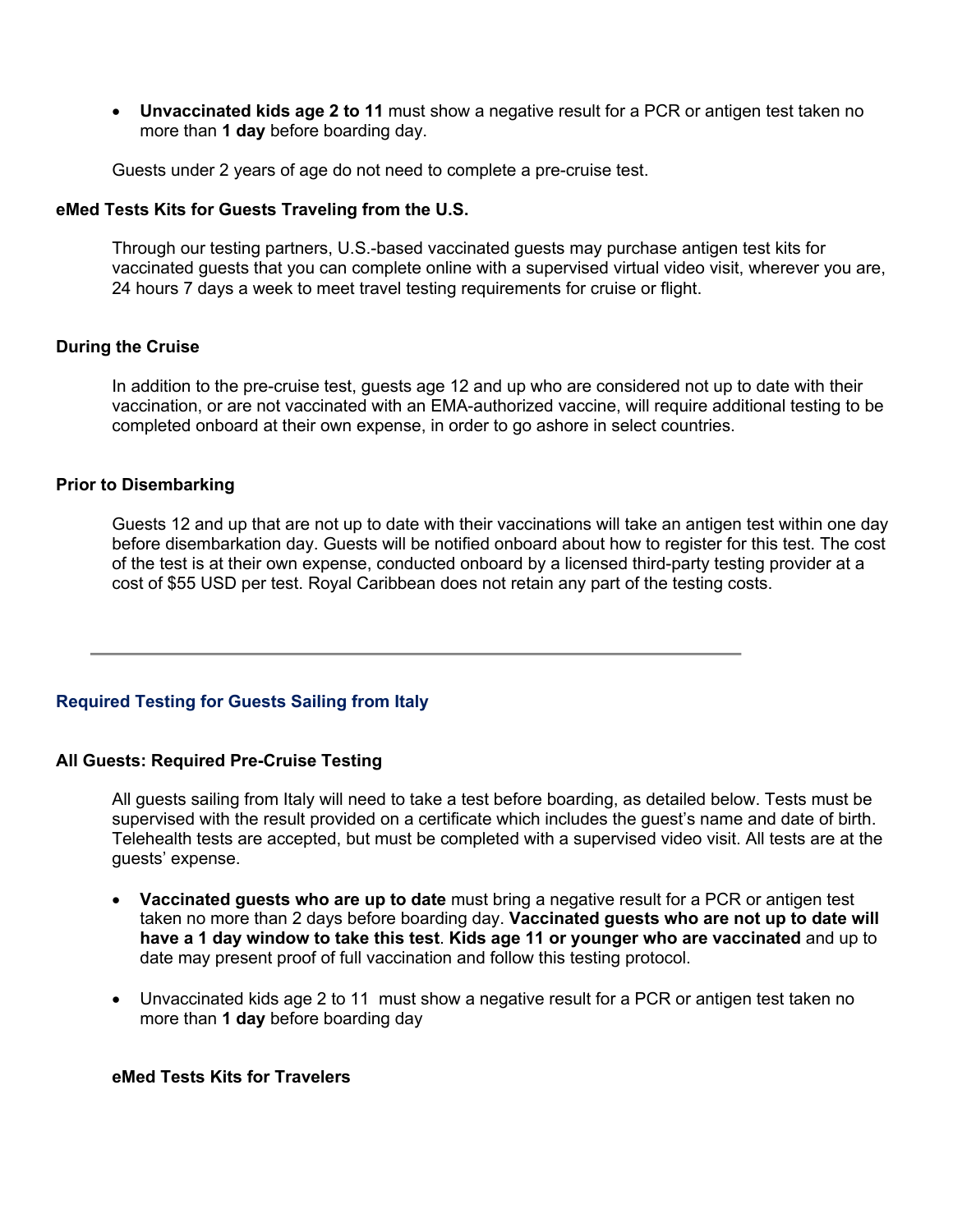Through our testing partners, **U.S.-based vaccinated guests** may purchase antigen test kits for vaccinated guests that you can complete online with a supervised virtual video visit, wherever you are, 24 hours 7 days a week to meet travel testing requirements for cruise or flight.

# **During the Cruise**

In addition to the pre-cruise test, guests age 12 and up who are considered not up to date with their vaccination, or are not vaccinated with an EMA-authorized vaccine, will require additional testing to be completed onboard at their own expense, in order to go ashore in select countries. To learn more about requirements by port, please visit our Europe Port Testing Requirement FAQ.

# **Prior to Disembarking**

Unvaccinated guests age 6-11, and vaccinated guests 12 and older that are not up to date with their vaccines or not vaccinated with an EMA-authorized vaccine, will take an antigen test within one day before disembarkation day. Guests will be notified onboard about how to register for this test. For vaccinated guests 12 and older, the cost of the test at their own expense, conducted onboard by a licensed third-party testing provider at a cost of \$55 USD per test. Royal Caribbean does not retain any part of the testing costs. For kids 6-11, any required testing is complimentary.

Guests under 2 years of age will not be tested.

# **Required Testing for Guests Sailing from Southampton**

## **All Guests: Required Pre-Cruise Testing**

All guests sailing from Southampton, England will need to take a test before boarding, as detailed below. Tests must be supervised with the result provided on a certificate which includes the guest's name and date of birth. Telehealth tests are accepted, but must be completed with a supervised video visit. All tests are at the guests' expense.

- **Vaccinated guests who are up to date** must show a negative result for a PCR or antigen test taken no more than **2 days** before boarding day. **Vaccinated guests who are not up to date will have a 1 day window to take this test**. Kids age 11 or younger who have been vaccinated may present proof of full vaccination and follow the testing protocols for vaccinated guests.
- **Unvaccinated kids age 2 to 11** must show a negative result for a PCR or antigen test taken no more than **1 day** before boarding day.

Guests under 2 years of age do not need to complete a pre-cruise test.

## **eMed Tests Kits for Guests Traveling from the U.S.**

Through our testing partners, U.S.-based vaccinated guests may purchase antigen test kits for vaccinated guests that you can complete online with a supervised virtual video visit, wherever you are, 24 hours 7 days a week to meet travel testing requirements for cruise or flight.

## **During the Cruise**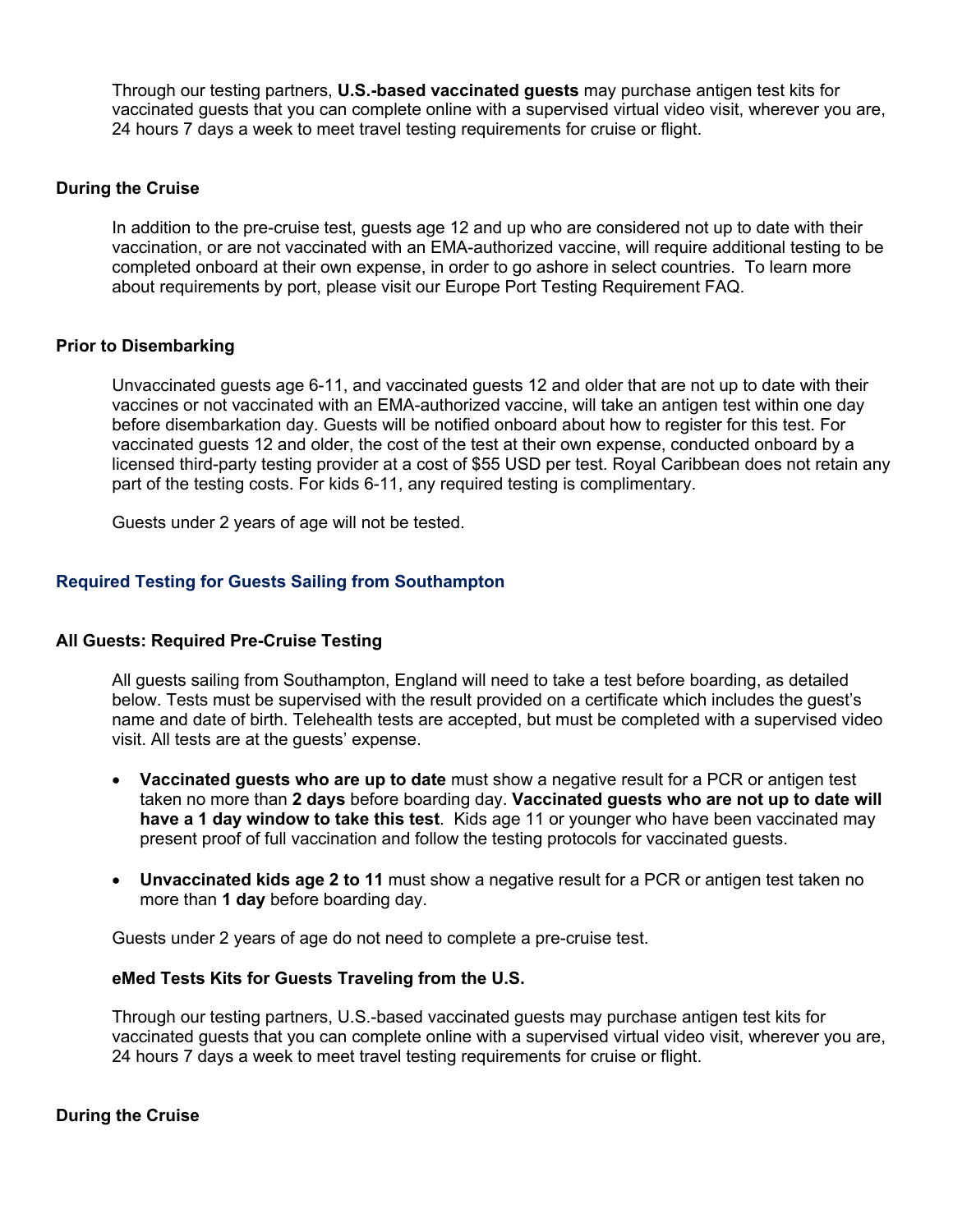In addition to the pre-cruise test, guests age 12 and up who are considered not up to date with their vaccination, or are not vaccinated with an EMA-authorized vaccine, will require additional testing to be completed onboard at their own expense, in order to go ashore in select countries.

## **Prior to Disembarking**

No testing is required for guests of any age and vaccination status if the cruise debarks in the UK.

# **Required Testing for Guests Sailing from Athens**

# **All Guests: Required Pre-Cruise Testing**

All guests sailing from Athens, Greece will need to take a test before boarding, as detailed below. Precruise test must be completed in-person via an accredited laboratory or testing facility for all guests 2 years and up. Results must be provided on a certificate which includes the guest's name and date of birth. All tests are at the guests' expense.

• **All guests age 2 and up** must show a negative result for an antigen test taken no more than **1 day** before boarding day.

Guests under 2 years of age do not need to complete a pre-cruise test.

## **Additional Options for Pre-Cruise Testing**

- Guests can take advantage of testi[ng offe](https://athensmedicalgroup.com/)red via Athens Medical Group at Athens International Airport by registering ahead of time here.
- Local testing options includ[e Affidea of Piraeus Medical Center in](https://doctornearyou.gr/) Piraeus.

# **During the Cruise**

In addition to the pre-cruise test, guests age 12 and up who are considered not up to date with their vaccination, or are not vaccinated with an EMA-authorized vaccine, will require additional testing to be completed onboard at their own expense, in order to go ashore in select countries.

## **Prior to Disembarking**

Guests 12 and up that are not up to date with their vaccinations will take an antigen test within one day before disembarkation day. Guests will be notified onboard about how to register for this test. The cost of the test is at their own expense, conducted onboard by a licensed third-party testing provider at a cost of \$55 USD per test. Royal Caribbean does not retain any part of the testing costs.

## **Required Testing for Guests Sailing from Amsterdam**

# **All Guests: Required Pre-Cruise Testing**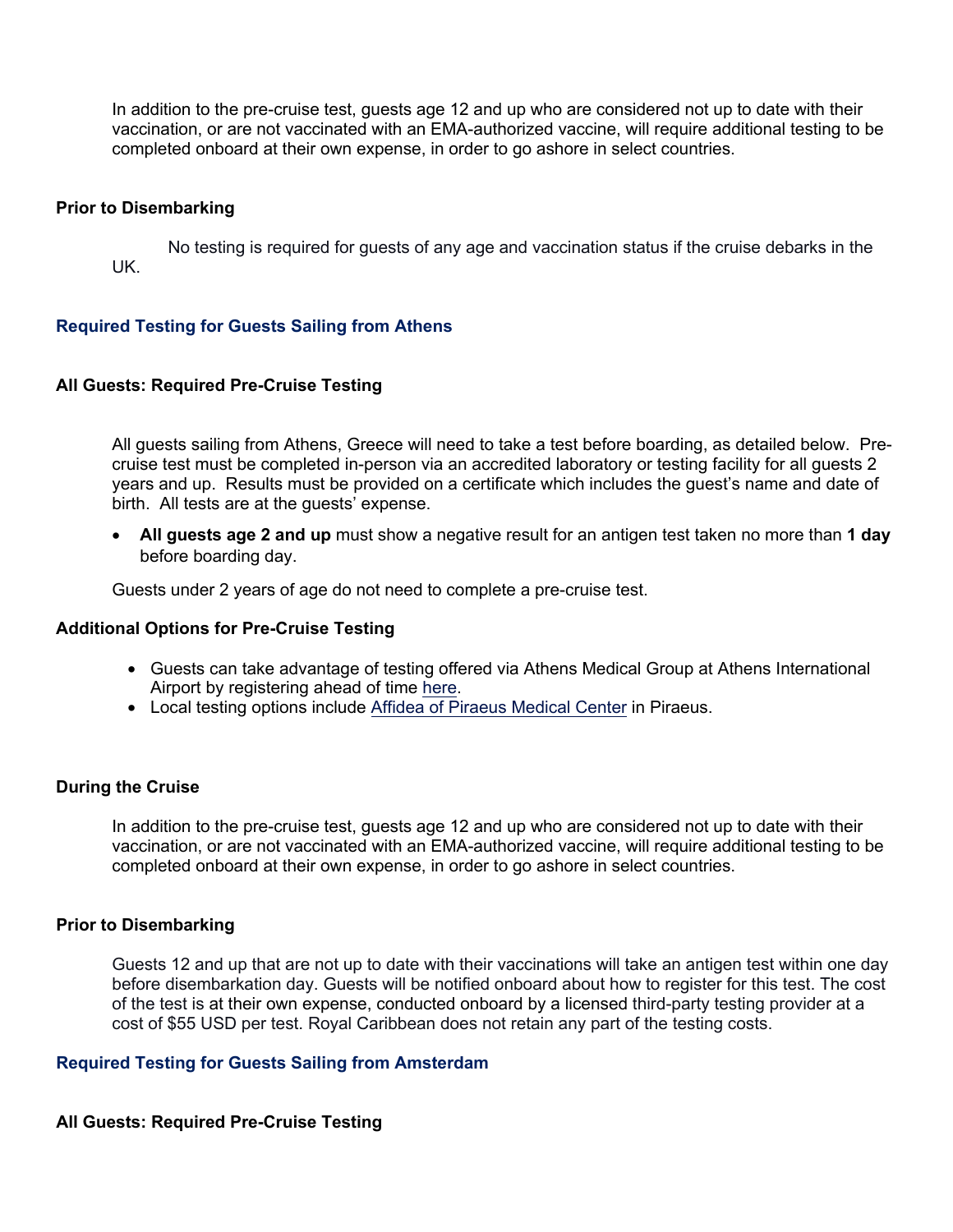All guests sailing from Amsterdam, Netherlands will need to take a test before boarding, as detailed below. Tests must be supervised with the result provided on a certificate which includes the guest's name and date of birth. Telehealth tests are accepted, but must be completed with a supervised video visit. All tests are at the guests' expense.

- **A Vaccinated guests who are up to date** must show a negative result for an antigen test taken no more than **2 days** before boarding day. Unvaccinated guests and vaccinated guests who are **not up to date will have a 1 day window** to take this test. **Kids age 11 or younger** who have been vaccinated may present proof of full vaccination and follow the testing protocols for vaccinated guests.
- **Unvaccinated kids age 2 to 11** must show a negative result for an antigen test taken no more than **1 day** before boarding day.

Guests under 2 years of age do not need to complete a pre-cruise test.

# **eMed Tests Kits for Guests Traveling from the U.S.**

Through our testing partners, U.S.-based vaccinated guests may purchase antigen test kits for vaccinated guests that you can complete online with a supervised virtual video visit, wherever you are, 24 hours 7 days a week to meet travel testing requirements for cruise or flight.

## **During the Cruise**

In addition to the pre-cruise test, guests age 12 and up who are considered not up to date with their vaccination, or are not vaccinated with an EMA-authorized vaccine, will require additional testing to be completed onboard at their own expense, in order to go ashore in select countries.

## **Prior to Disembarking**

Guests 12 and up that are not up to date with their vaccinations will take an antigen test within one day before disembarkation day. Guests will be notified onboard about how to register for this test. The cost of the test is at their own expense, conducted onboard by a licensed third-party testing provider at a cost of \$55 USD per test. Royal Caribbean does not retain any part of the testing costs.

## **REQUIRED TESTING FOR GUESTS DEPARTING FROM VANCOUVER, BRITISH COLOMBIA**

## **All Guests: Required Pre-Cruise Testing**

Before arriving on boarding day, you'll need to take a COVID-19 test on your own, at your own expense, to meet boarding requirements in line with U.S. CDC guidance.

• **Vaccinated guests** must show a negative result for a PCR or antigen test taken no more than **2 days** before boarding day. Kids age 5 to 11 who have been vaccinated may present proof of full vaccination and follow the testing protocols for vaccinated guests.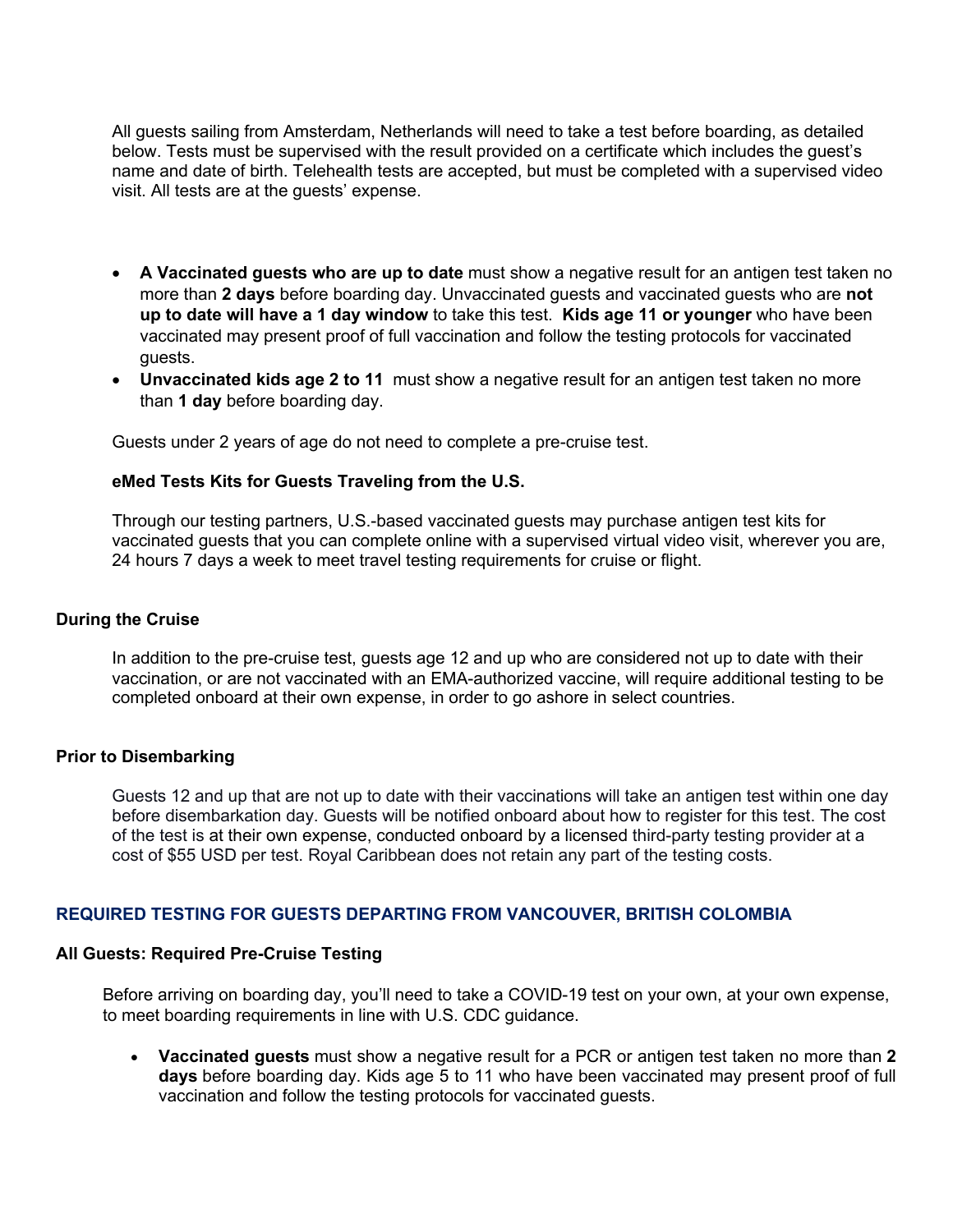- **Unvaccinated kids age 2 to 11** must show a negative test result for a PCR test (not antigen) taken no more than **3 days** before boarding day. **If timed properly, the same PCR test result provided for entry into Canada can satisfy this requirement**. **NOTE**: Royal Caribbean will not accept an antigen test to satisfy the pre-cruise testing requirement to board.
- **Unvaccinated kids' pre-cruise test cannot be taken on boarding day**, because that may affect the sample taken during the kids' test at the terminal.
- Guests under 2 years of age do not need to complete a pre-cruise test.

# **Unvaccinated Kids Age 2-11: Additional Testing**

In addition to the pre-cruise test, unvaccinated kids will take two more tests. Royal Caribbean's test provider will administer these, at no cost to our guests.

# **At the Terminal**

Unvaccinated kids will take a complimentary test when checking in at the terminal. Registration details will be sent via email in advance.

# **Prior to Disembarking**

- If disembarking in Canada, unvaccinated kids age 5-11 will take a complimentary antigen test within 1 day of arrival to Canada.
- Guests will be notified onboard how to register for this test.

# **Guests under 2 years of age do not have test requirements to board or disembark the ship.**

6) How do I figure out which days I should get my pre-cruise COVID-19 test?

# **Pre-Cruise Test Window for Guests Sailing from U.S. Ports, Puerto Rico, and Canada**

Vaccinated guests must take their pre-cruise test no more than **2 days** before boarding. Unvaccinated kids (11 and under) must take their pre-cruise test no more than **3 days** before boarding, and **cannot take their pre-cruise test on boarding day**. This is because kids are also tested at the terminal before boarding – and according to CDC guidance, unvaccinated guests cannot be tested twice in one day as it may affect the accuracy of the test results.

Kids age 11 or younger who have been vaccinated may present proof of full vaccination and follow the testing protocols and timeframes for vaccinated guests.

When calculating which days you can take your test, be aware that **the day you set sail is not counted as one of the days**.

## **How to calculate which days to take your test:**

• Vaccinated guests: If you are setting sail on a Saturday, and you need to take the test no more than 2 days before, you can take your test on Thursday or Friday. You could also take it on Saturday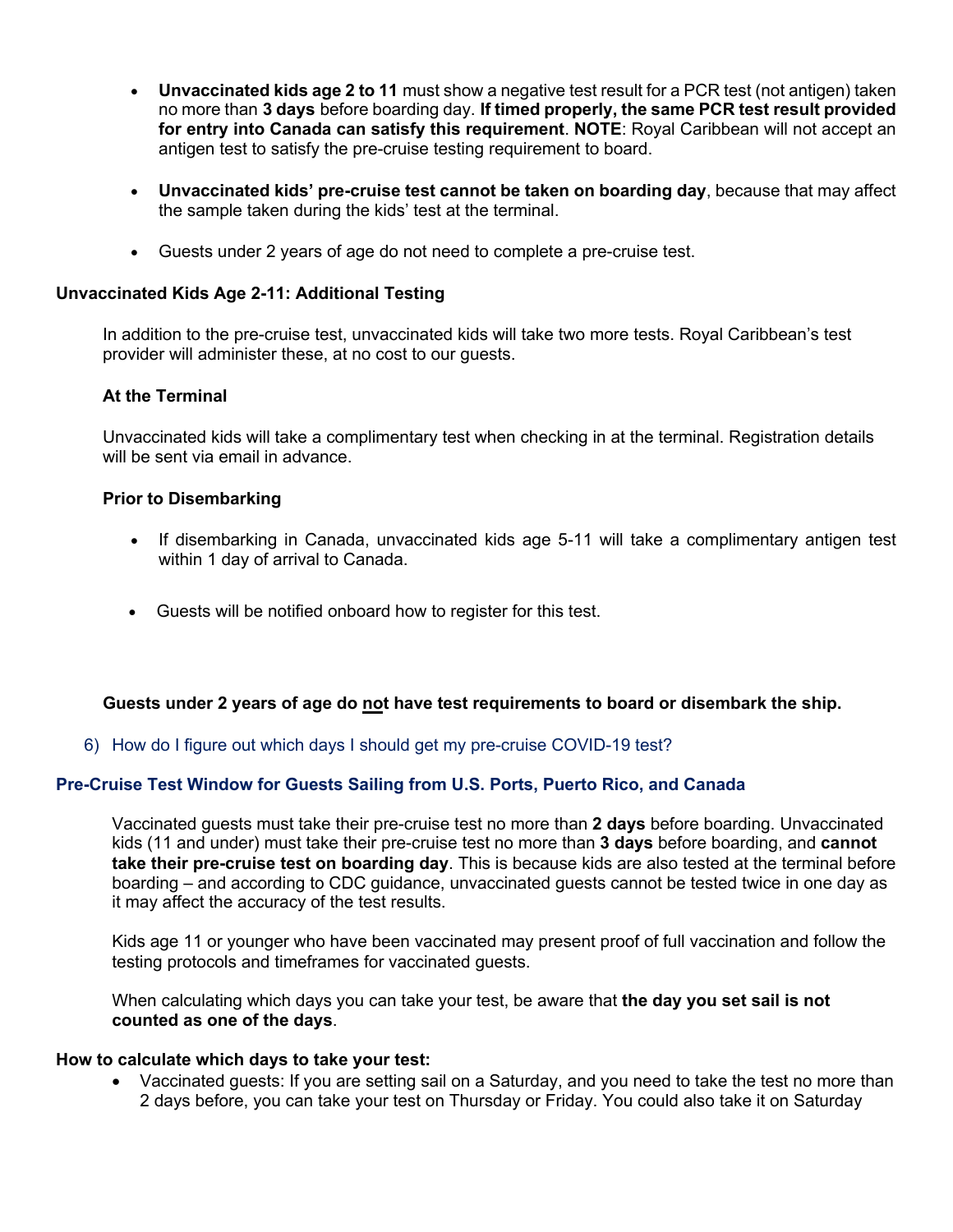morning if necessary – of course, we don't recommend waiting until the last minute.

• Unvaccinated kids: If you are setting sail on a Saturday, and you need to take the test no more than 3 days before, you can take your test on Wednesday, Thursday, or Friday – but not Saturday. Unvaccinated guests cannot take their test on boarding day.

## **Pre-Cruise Test Window for Guests Sailing from Europe**

Vaccinated guests who are up to date must show a negative result for a PCR or antigen test taken no more than **2 days** before boarding day. Guests 2 and older who are not up to date with their vaccines, or who are considered unvaccinated, will be required to present a negative test result for a COVID-19 test taken no more than **1 day** before your sailing.

**All guests age 2 and up sailing from Athens, Greece,** regardless of vaccination status, must show a negative result for an antigen test taken no more than **1 day** before boarding day.

When calculating which days you can take your test, be aware that the day you set sail is not counted as one of the days. For example, if you are setting sail on a Saturday and have to take your test one day before, you can take it any time on Friday or Saturday.

#### **Pre-Cruise Test Window for Guests Sailing from Singapore**

All guests, regardless of age or vaccination status, must undergo a professionally supervised rapid antigen test no earlier than one day before boarding and receive a negative result in order to board the ship.

7) Can I take a telehealth test at home to satisfy my pre-cruise COVID-19 test requirement? Can I bring a test kit with me on my cruise to satisfy any additional entry or re-entry testing requirements?

## **Telehealth Testing for Cruises Departing the U.S. ports, Puerto Rico and Canada**

For fully vaccinated guests as young as 5, we accept self-administered COVID-19 tests taken under live video supervision.

Telehealth self-tests taken at home must meet these requirements:

- Per U.S. CDC guidance, only vaccinated guests may present self-administered telehealth COVID-19 test results at the terminal to satisfy the pre-cruise testing requirement.
- The test must have Emergency Use Authorization from the U.S. FDA.
- The self-test process must happen under live supervision on a video call with a telehealth representative.
- The telehealth provider must issue you a result document that includes all the necessary information.
- International guests sailing from the U.S. are able to complete their testing using telehealth test kits, providing the kit has been authorized for use by the U.S. FDA. Telehealth test kits obtained internationally that do not meet this requirement will not be accepted. International guests can arrange to have F.D.A.-approved test kits shipped to the U.S. address where they'll be staying before their cruise and complete their test prior to departing for the cruise terminal using a U.S. PayPal address to complete the purchase.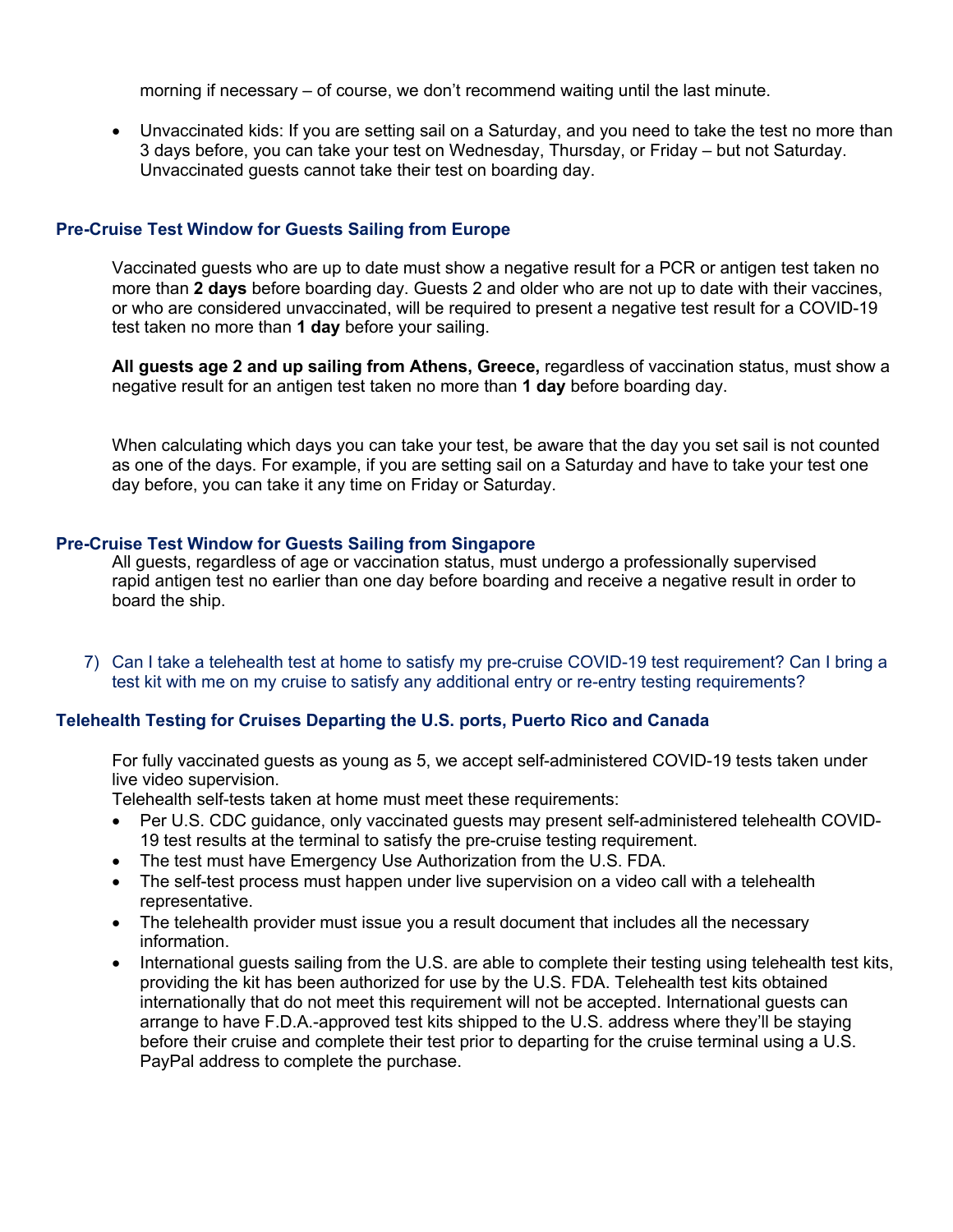#### **Purchase a Telehealth Test Kit**

Through our testing partners, we sell antigen test kits that you can complete online with a supervised virtual video visit, wherever you are, 24 hours 7 days a week to meet travel testing requirements for cruise or flight. Learn more

8) If I am cruising Europe and not up to date on my vaccinations by the European Medicines Agency standards, in which countries will I be required to complete additional testing to go ashore? Which countries only recognize EMA-authorized vaccines?

## **What It Means to Be "Up to Date"**

**For the best European cruise experience, we strongly recommend guests be "up to date" on their COVID-19 vaccination per the European Medicines Agency (EMA).** 

To be considered up to date by all European countries we sail to, your vaccination must meet both of the following requirements.

- 1. You received your final dose in your original two-dose vaccine series (or a single dose of Johnson & Johnson) no more than 9 months (270 days) ago, or a booster dose. Guests that have received a booster dose will qualify regardless of the amount of time that has passed since receiving their booster. Children who have received one dose (unless Johnson & Johnson) do not count as fully vaccinated.
- 2. Your most recent vaccine dose is on the list of EMA-approved vaccines: https://www.ema.europa.eu/en/human-regulatory/overview/public-health-threats/coronavirusdisease-covid-19/treatments-vaccines/vaccines-covid-19/covid-19-vaccines-authorised Pfizer Moderna Johnson & Johnson AstraZeneca Nuvaxovid

Guests who do not meet these two requirements will need to take a test onboard before visiting some ports of call, as shown in the section below.

Royal Caribbean also accepts additional vaccines authorized by the World Health Organization: Sinopharm, Sinovac, COVAXIN, Covovax and CoviShield. Guests may board the ship if vaccinated with these, but certain European countries will not recognize these guests as vaccinated, and they will need to take a test onboard before visiting some ports of call, as shown in the section below.

These rules apply to all guests 12 and up in all countries except Italy, where they apply to guests age 6 and up.

#### **Testing to Go Ashore in Europe Ports**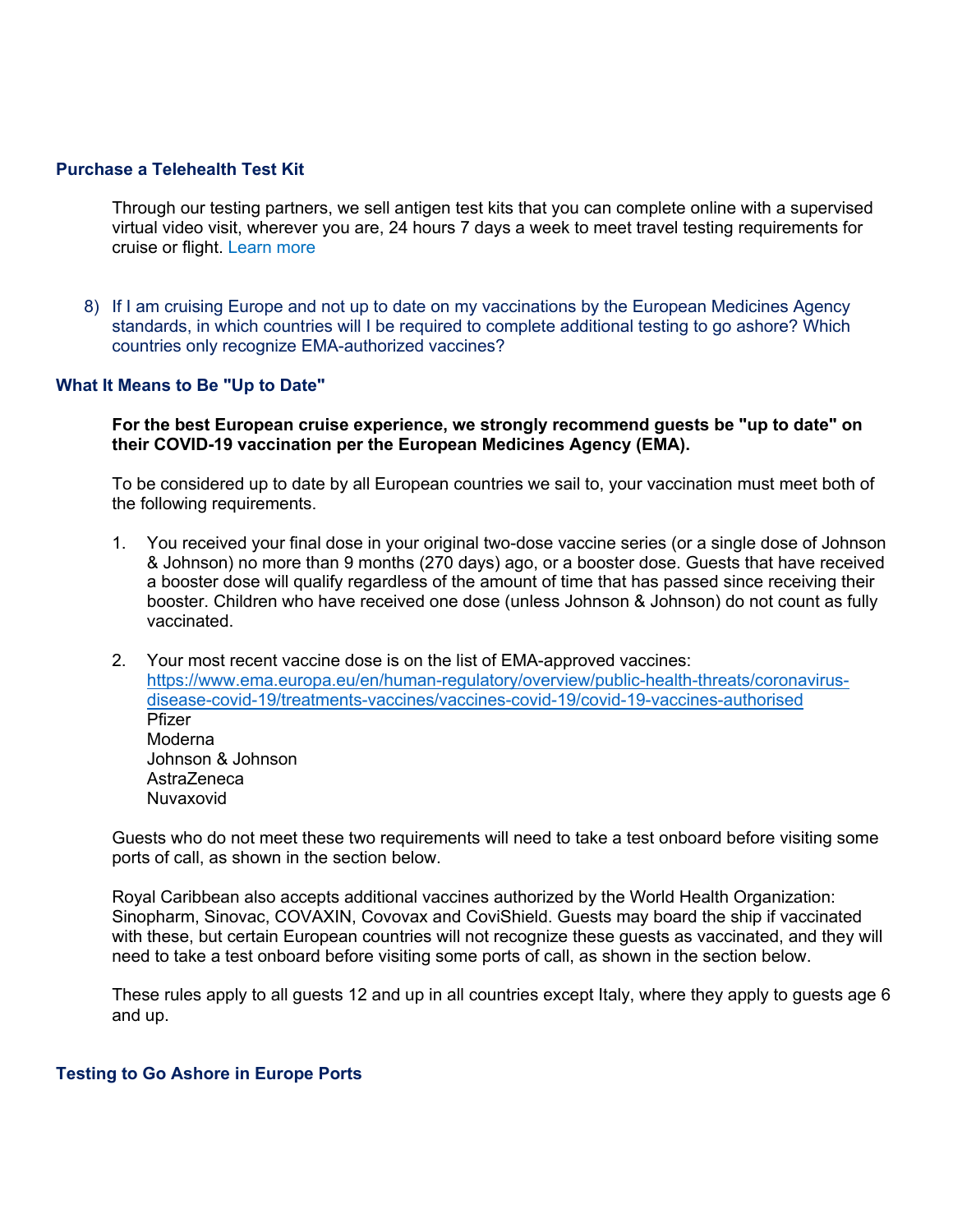Testing requirements to go ashore vary by country and vaccination status. These testing protocols apply to guests age 12 and up unless otherwise noted below.

# **If You Are Up to Date with an EMA-Authorized Vaccine**

You can visit all ports freely without further testing onboard. **If You Are Vaccinated But Not Up to Date**

You will be required to take a test onboard before going ashore in the following countries:

**Belgium Cyprus Denmark** Estonia France **Germany Greece** Ireland Italy (for guests **6 and up**) Latvia Montenegro The Netherlands Portugal

# **If You Are Vaccinated But Your Vaccine Is Not EMA-Authorized**

You will be required to take a test onboard before going ashore in the following countries:

**Malta** Italy (also accepts CoviShield) France Portugal **Gibraltar** Belgium (also accepts CoviShield) **Germany** 

Note: These countries consider those who have received a non-EMA authorized vaccine to be unvaccinated regardless of the date of their last dose.

## **If You Are Unvaccinated**

All Royal Caribbean guests age 12 and older must present proof of full COVID-19 vaccination prior to boarding. Currently the only country with entry testing requirements below age 12 is Italy.

Kids age 6-11 that are not vaccinated; are vaccinated but not up to date; or were vaccinated with a non-EMA authorized vaccine, must take a test onboard to go ashore in these countries. Note that only Italy accepts CoviShield in addition to EMA-authorized vaccines.

## **Testing Cost**

For guests age 12 and up, the cost of testing to go ashore is at their own expense, conducted onboard by a licensed third-party testing provider for \$55 USD per test. Royal Caribbean does not retain any part of the testing costs. Any required testing for kids age 6 to 11 is complimentary.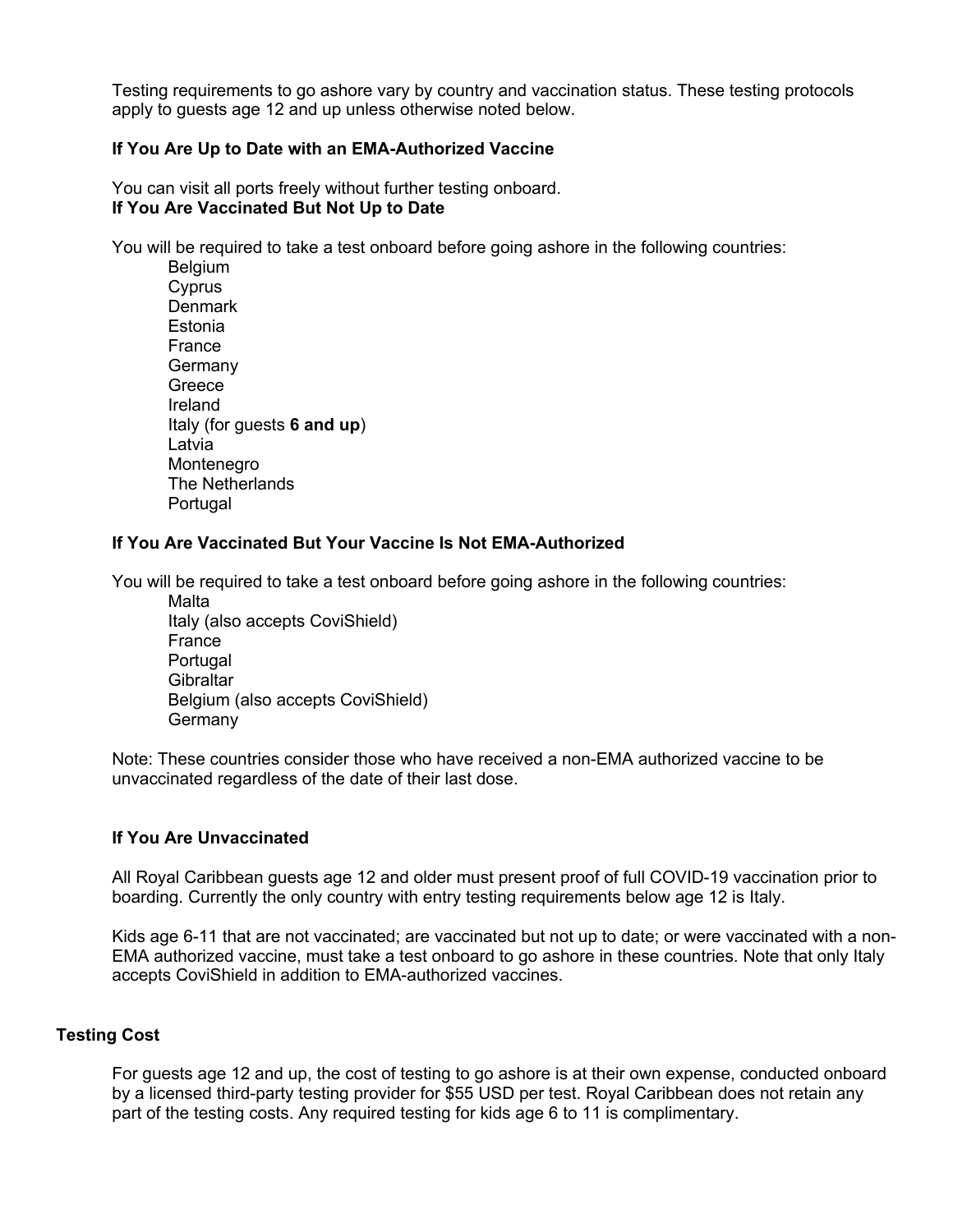Required testing to go ashore in Israel will be complimentary for all guests.

#### **How to Get Up to Date**

If your current vaccination series doesn't meet EMA standards, you can get a booster of an EMAauthorized vaccine and be considered up to date, immediately.

## **Documents You Will Need to Show**

Guests must be prepared to present their vaccination record showing all doses, including their original vaccination series, as well as any booster doses they may have received if applicable. Make sure your entire cruise trip is within the 9-month window to be considered up to date for all port stops.

9) Where can I purchase an eMed Test Kit and how do they work? Do kits have an expiration date?

## **Order Your At-Home Test Kit**

Royal Caribbean guests that are fully vaccinated can now order antigen test kits, shipped right to your door anywhere in the U.S. Complete your pre-cruise test at home or anywhere with internet connection, with live video supervised by an eMed Certified Guide. Get your results in 15 minutes. The tests are available in a pack of two for \$69.99 or a pack of three for \$99.99, which include the test kits, and live virtual visit. Order now

Vaccinated guests sailings from the U.S., Puerto Rico and Canada can use these antigen test kits to complete their required pre-cruise testing. The kits can also be used for re-entry testing when flying back to the U.S. from another country.

These telehealth test kits cannot be shipped internationally. However, they are able to be shipped to all U.S. addresses, such as a hotel or other pre-cruise accommodation. International guests can contact the hotel where you will be staying to arrange receipt and storage of your test kit ahead of travel.

**NOTE**: These kits do not ship to Puerto Rico.

### **How Many Tests Should I Purchase?**

We strongly recommend purchasing two tests per person just in case you lose or contaminate a part of the test, or have an error during the testing process. However, technically a two or three test pack can be split between members of a traveling party, with one test per person.

## **By when should I order my kit?**

We recommend ordering your test kit at least one full week before you plan to take your test.

Tests currently ship via an expedited service for \$9.99 per shipment or standard shipping for \$5.99. Orders over \$75 ship free using standard shipping. If you're in a pinch, see below to understand if your order will arrive in time with expedited shipping.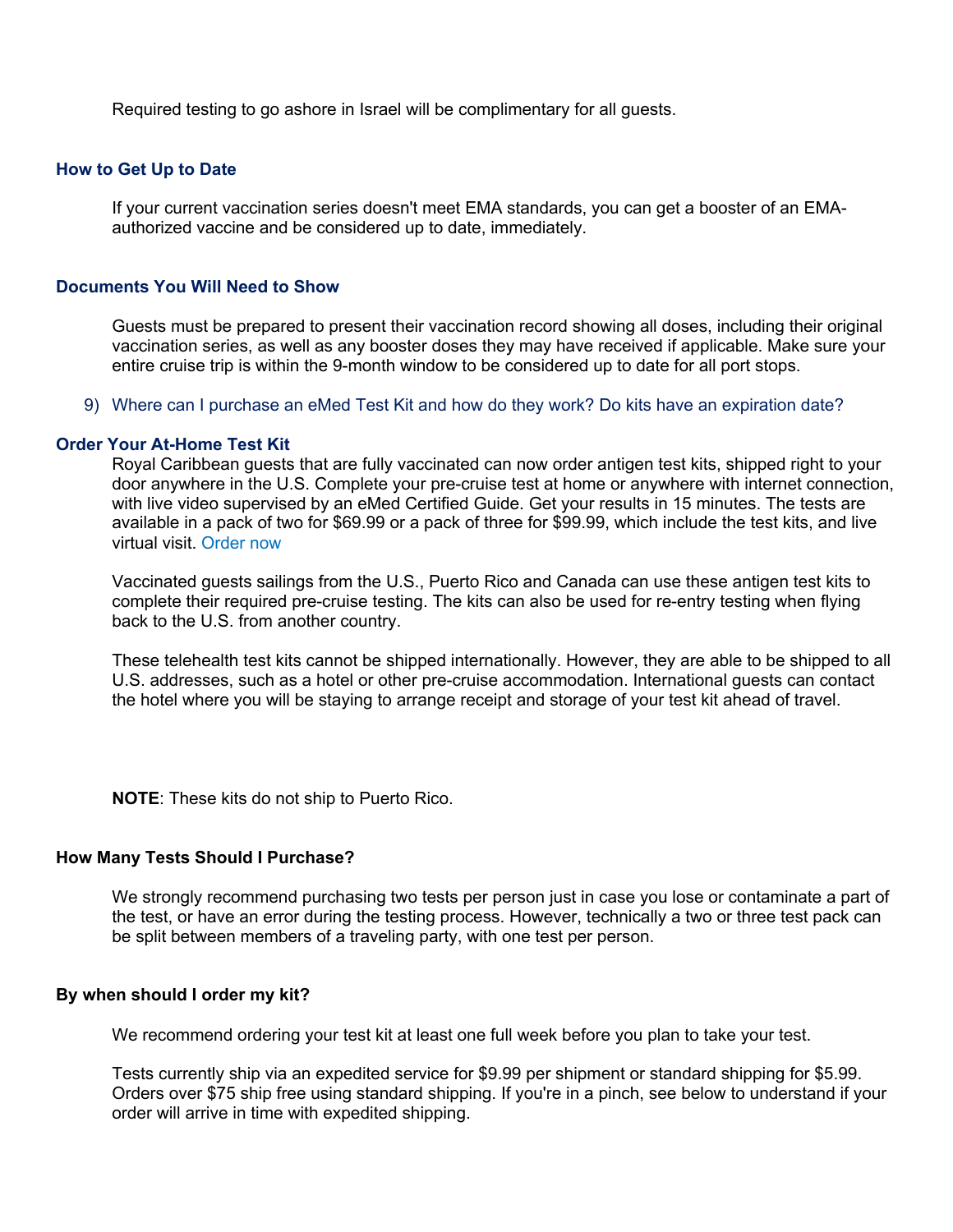These shipping times apply to continental U.S. addresses only. Shipping to Hawaii and Alaska — or shipping over a U.S. federal holiday — will add one business day to shipping timeline. Shipping times are an estimate and are not guaranteed.

# **Can I use the test kit over a holiday like Thanksgiving Day?**

Yes, the eMed Guides are available to supervise your test every day of the year, 24 hours a day.

## **Do the kits have an expiration date?**

The test kits we are shipping out at this time have an expiration date no earlier than October 2022.

# **More About the Test Kit**

The Abbott BinaxNOW™ COVID-19 Ag Card Home Test is an FDA-authorized rapid antigen home test that, when combined with eMed Telehealth Service, can be used by fully vaccinated guests as young as 5 years old to fulfill their pre-cruise test requirement.

Your test kit includes a personal virtual visit with an eMed Certified Guide who will help you properly administer the test and verify the result. Your eMed Labs result report is provided via email and can be printed or displayed on your mobile device on boarding day.

# **How It Works**

- ORDER YOUR TEST KIT ONLINE: Visit Royal Caribbean's online storefront, powered by Optum, to order your kit. The test kit ships within the U.S. and arrives in three days or less with expedited shipping, or 4-7 days with standard shipping. Please remember, all shipping times are an estimate and are not guaranteed.
- TEST FROM HOME: Scan the QR code on your test kit box to start your video visit with a Certified Guide.
- GET YOUR RESULT: In 15 minutes, you'll have a verified test result that you can use to board the ship.
- 10) What if I can't find a pre-cruise COVID-19 test, or I don't get my test results in time? Can you test me at the terminal on boarding day?

#### **Guidance on Pre-Cruise Testing Issues for U.S. and Canada Homeports**

It's important that both vaccinated guests, and unvaccinated kids, make every effort to get your precruise test within the required timeframe. You must secure this test on your own, at your own expense. Without a negative pre-cruise test result, you will not be permitted to sail.

## **Unvaccinated Kids Without a Test**

For unvaccinated kids, the timeframe is especially important. Per U.S. CDC guidance, children need to get a test within three days before boarding day, as well as taking the complimentary test on boarding day. The CDC also recommends that these two tests cannot happen on the same day, as that may affect the accuracy of the test samples. Therefore, unvaccinated children that show up without a precruise test result taken within the required timeframe, will not be permitted to board, because they will not be able to complete the two tests at the last minute.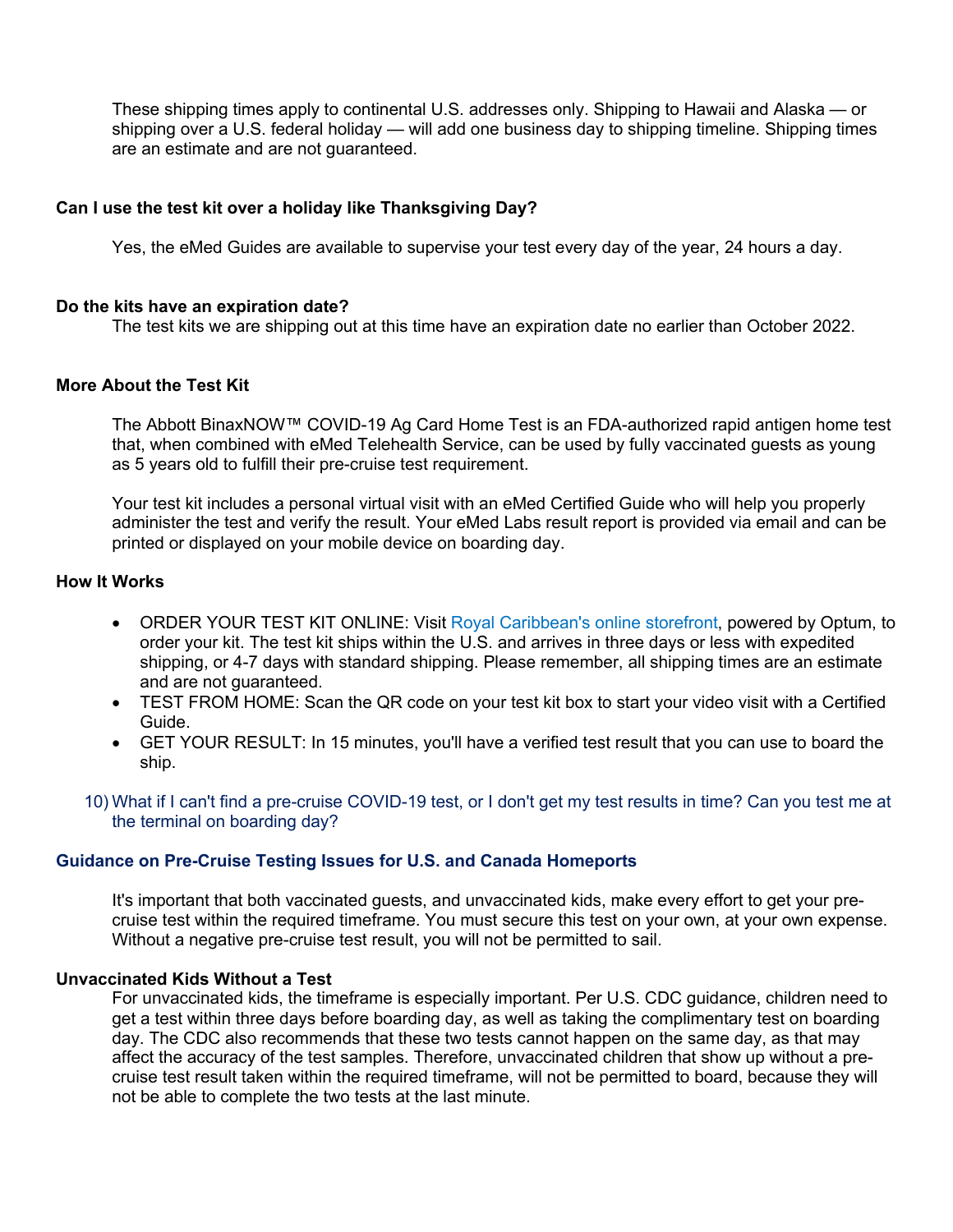# **Vaccinated Guests Without a Test**

Vaccinated guests only have to take the pre-cruise test, and they can do so no more than 2 days before boarding day, right up until the time they board. Vaccinated guests that have exhausted every option in trying to secure a pre-cruise test, can secure an antigen test performed by mobile providers outside the cruise terminal. However, availability is EXTREMELY LIMITED and by appointment only. The appointment must be scheduled in advance and we cannot guarantee any appointments will be available on a walk up basis. Pricing for this option starts at \$99 USD, per person. Guests that are unable to secure a negative pre-cruise test result by this option or any other, will be denied boarding.

# **How to Schedule Pre-Cruise Testing Outside the Terminal**

Vaccinated guests that need this option should schedule their testing appointment 30 minutes before their selected cruise check-in window. If your desired test time is unavailable, select a time closest after your cruise check-in window. Scheduling your test appointment much earlier than your cruise check-in window does not mean you will be permitted to check-in earlier than scheduled.

Results are delivered within 20 minutes via email. If a guest receives a positive result, they will not be permitted to enter the terminal or sail.

Appointments for pre-cruise testing outside the terminal open 30 days prior to your sailing date - guests will not be able to book prior to that. To book an appointment for a pre-cruise test outside the terminal, please select the port where your cruise will be departing from.

To book an appointment for a pre-cruise test outside the terminal, please select the port where your cruise will be departing from.

Port Everglades Cape Liberty Port Canaveral Miami Port of Tampa Port of Galveston San Juan Los Angeles Vancouver Seattle

**NOTE**: Pre-cruise testing outside the terminal in the ports of Baltimore and Seward is still in development. We will update this page once registration becomes available.

11) I need to schedule a pre-cruise test. Can you share any COVID-19 testing sites or providers in the city from where my sailing departs?

Absolutely! For our guests' convenience, we've gathered some well-known third-party COVID-19 test providers accessibly located near various homeports. Locate your departure port below to see options. **If you don't see your departure port below, we are still gathering information on local sites in the area and will be adding options continually.** 

**NOTE**: Royal Caribbean is unaffiliated with these testing providers. The cost of testing is the responsibility of the guest and varies depending on the provider. Royal Caribbean will not pay any testing vendor(s) on the guest's behalf and does not receive any part of the testing costs from the testing providers.

## **Seattle**

Provider: OnPoint Testing: https://onpoint-testing.com/seatac/?gclid=CjwKCAjw0a-SBhBkEiwApljU0sOqS8nfghcMvlYvCXVDN8k\_yY1GaGS61nPgvnRzd74XPcooUHf6hoCRmkQAvD\_BwE Location: Seattle Tacoma Airport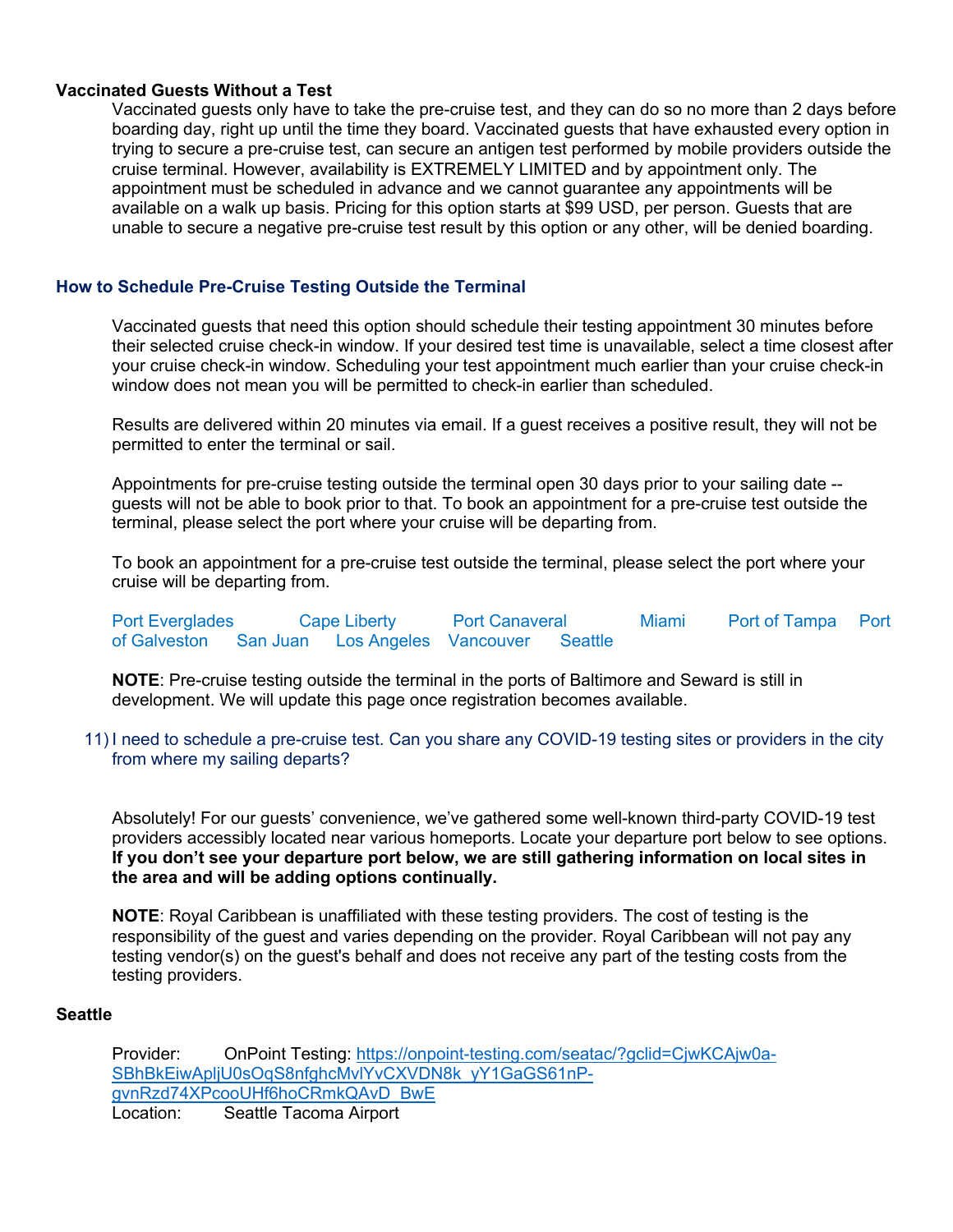| Tests:              | Antigen within 1 hour (\$69 USD)                                                                      |
|---------------------|-------------------------------------------------------------------------------------------------------|
| Provider:           | Multiple Vendors: https://www.solvhealth.com/wa/c/seattle-wa-srv-covid-testing                        |
| Location:<br>Tests: | Downtown Seattle / Multiple Locations<br><b>All Covid Testing</b><br>Cost varies by test and location |
| Provider:           | Discovery Health: https://discoveryhealthmd.com/offer-categories/testing-site/                        |
| Location:<br>Tests: | <b>Multiple Locations</b><br>All Covid Testing<br>Cost varies by test and location                    |

# **Barcelona**

| Provider: | CMIP Example: https://cmipeixample.com/test-covid-19-barcelona-eixample/ |
|-----------|--------------------------------------------------------------------------|
| Location: | C/ Valencia 396 local 1 (3 miles from terminal)                          |
| Tests:    | Antigen: 15 mins                                                         |
|           | PCR: 60 mins                                                             |
|           | Cost varies by test and timing                                           |
|           |                                                                          |

# **Copenhagen**

| Provider: | Copenhagen Medical: https://www.cphmed.com/?lang=en                  |
|-----------|----------------------------------------------------------------------|
| Location: | Copenhagen City Centre (1.4 miles from terminal) / Various Locations |
| Tests:    | Antigen: 15 mins                                                     |
|           | PCR: 1-3 hours                                                       |
|           | Cost varies by test and location                                     |

# **Ravenna**

| Provider: | Farmacia Comunale 3: https://www.farmacieravenna.com/                       |
|-----------|-----------------------------------------------------------------------------|
| Location: | Via Volano 40 Porto Corsini Ravenna, 48123 (less than 1 mile from terminal) |
| Tests:    | Antigen: 30 minutes                                                         |
|           | PCR: 72 hours                                                               |
|           | Cost varies by test and timing                                              |

# **Southampton**

| Provider: |                                                         | The Regenerative Clinic: https://www.theregenerativeclinic.co.uk/southampton-covid-19- |
|-----------|---------------------------------------------------------|----------------------------------------------------------------------------------------|
|           | pcr-testing-same-day-and-next-day-covid-19-pcr-service/ |                                                                                        |

| Location:<br>Tests: | Westquay Shopping Centre (less than 1 mile from terminal)<br>Antigen: 15 minutes<br>PCR: 60 minutes<br>Cost varies by test and timing |
|---------------------|---------------------------------------------------------------------------------------------------------------------------------------|
| Provider:           | Randox Health: https://fly.randox.com/                                                                                                |
| Location:           | Multiple Locations throughout UK                                                                                                      |
| Tests:              | $LFT: 1-3 hours$                                                                                                                      |
|                     | RT-PCR: 1-3 hours                                                                                                                     |
|                     | Cost varies by test and location                                                                                                      |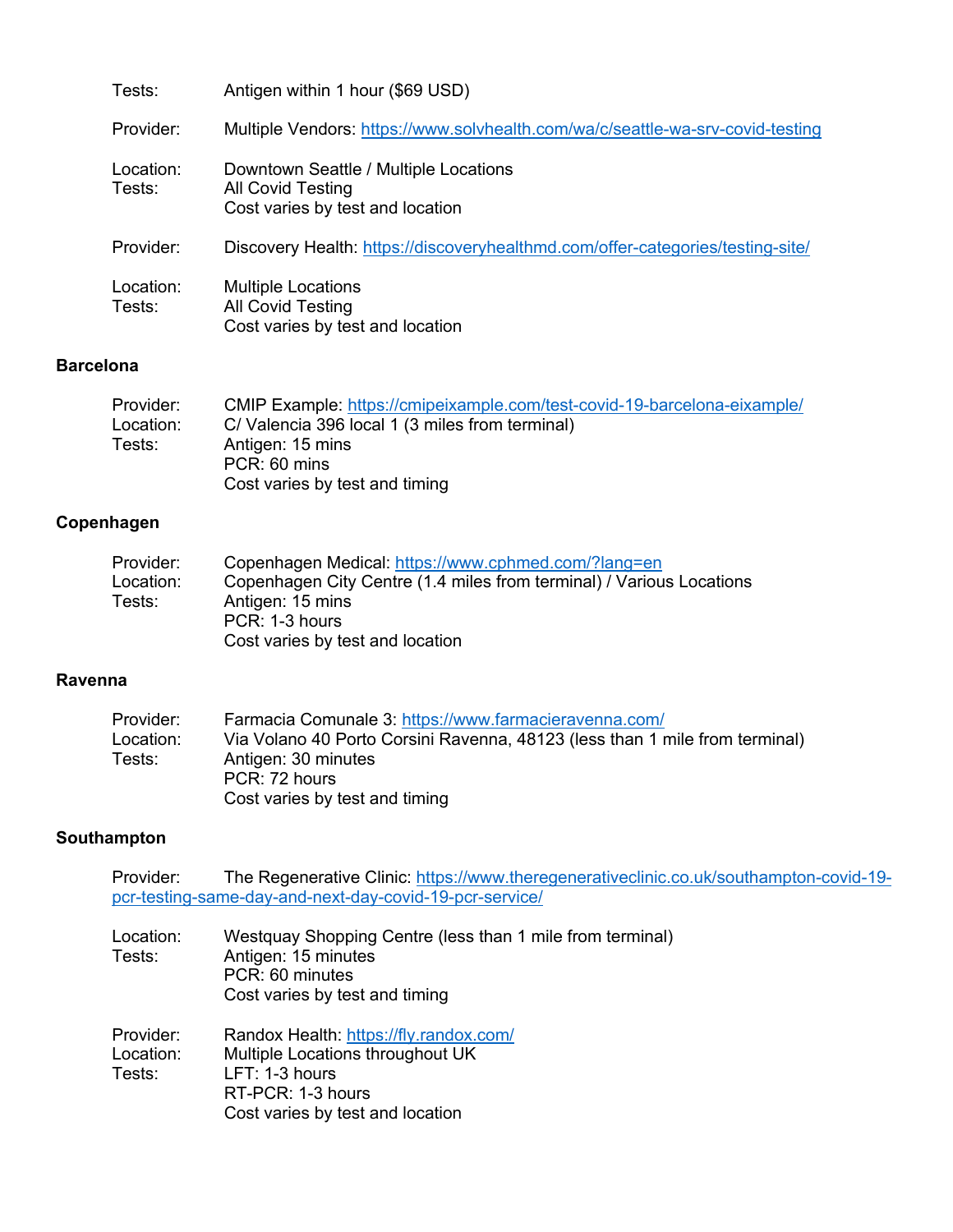# **Vancouver**

| Provider:                        | CVM Medical: https://covid-medical.ca/                                                                                                                                                                                                   |
|----------------------------------|------------------------------------------------------------------------------------------------------------------------------------------------------------------------------------------------------------------------------------------|
| Location:<br>Tests:              | Vancouver International Airport<br>Asymptomatic Antigen: 15 minutes (\$79 CAD)                                                                                                                                                           |
| Provider:<br>Location:<br>Tests: | Bon Voyage Medical: https://www.bonvoyagemedical.com/<br>Vancouver International Airport<br>Telehealth Antigen: 30 minutes (\$290 CAD)<br>Rapid Viral Antigen: 3-4 hours (\$79 CAD)<br>Rapid same day RT-PCR: Up to 11 hours (\$275 CAD) |

12) What completed travel documents do I need to board the ship? Are there other important requirements to prepare for boarding day?

As policies continue to evolve with the latest public health guidance, required documents are subject to change at any time. Travel document requirements vary based on your country of citizenship and your port of departure. Be sure to check on your own country's departure and re-entry requirements before traveling. Booked guests will be advised of the latest requirements for their port of departure before sailing.

# **For Cruises Departing from U.S. Homeports**

You will need to have the following documents when you arrive to board the ship. 

- **A Passport Book or Passport Card**, valid for at least six months after your cruise, is strongly recommended. U.S. citizens that do not have a passport may present a state-certified U.S. Birth Certificate (not a "baby feet" hospital certificate or baptismal paper). Guests age 16 and older that present a Birth Certificate will also need to provide a valid Driver's License or picture ID issued by the government. International guests will need a passport book, valid for at least six months after your cruise.
- **COVID-19 Vaccination Record Card** that shows you received the final dose of your vaccine at least 14 days before sailing. This is required for all guests age 12 and up. Kids age 11 or younger who have been vaccinated may present proof of full vaccination and follow the protocols for vaccinated guests.
- **COVID-19 Test Result:** All guests age 2 and older including those who have been vaccinated will need to present their negative COVID-19 result. Vaccinated guests must take this test (antigen or PCR test accepted) no more than 2 days before boarding day. Kids age 11 or younger who have been vaccinated may present proof of full vaccination and follow the testing protocols for vaccinated guests. Unvaccinated kids age 2 to 11 must take **a PCR test (not antigen)** no more than 3 days before boarding day. Your test result can be printed out or presented on your phone. Read more at the main testing FAQ.
- **Health Questionnaire** to be completed on our Royal Caribbean App the day before you board.

# **For Cruises Departing from Singapore**

- **A Passport Book**, valid for at least six months after your cruise, **is required for U.S. citizens and international guests.**
- **COVID-19 Vaccination Record Card** with the final dose of your vaccine administered at least 14 days before sailing. This is a requirement for all guests above 12 years of age (13 years & older).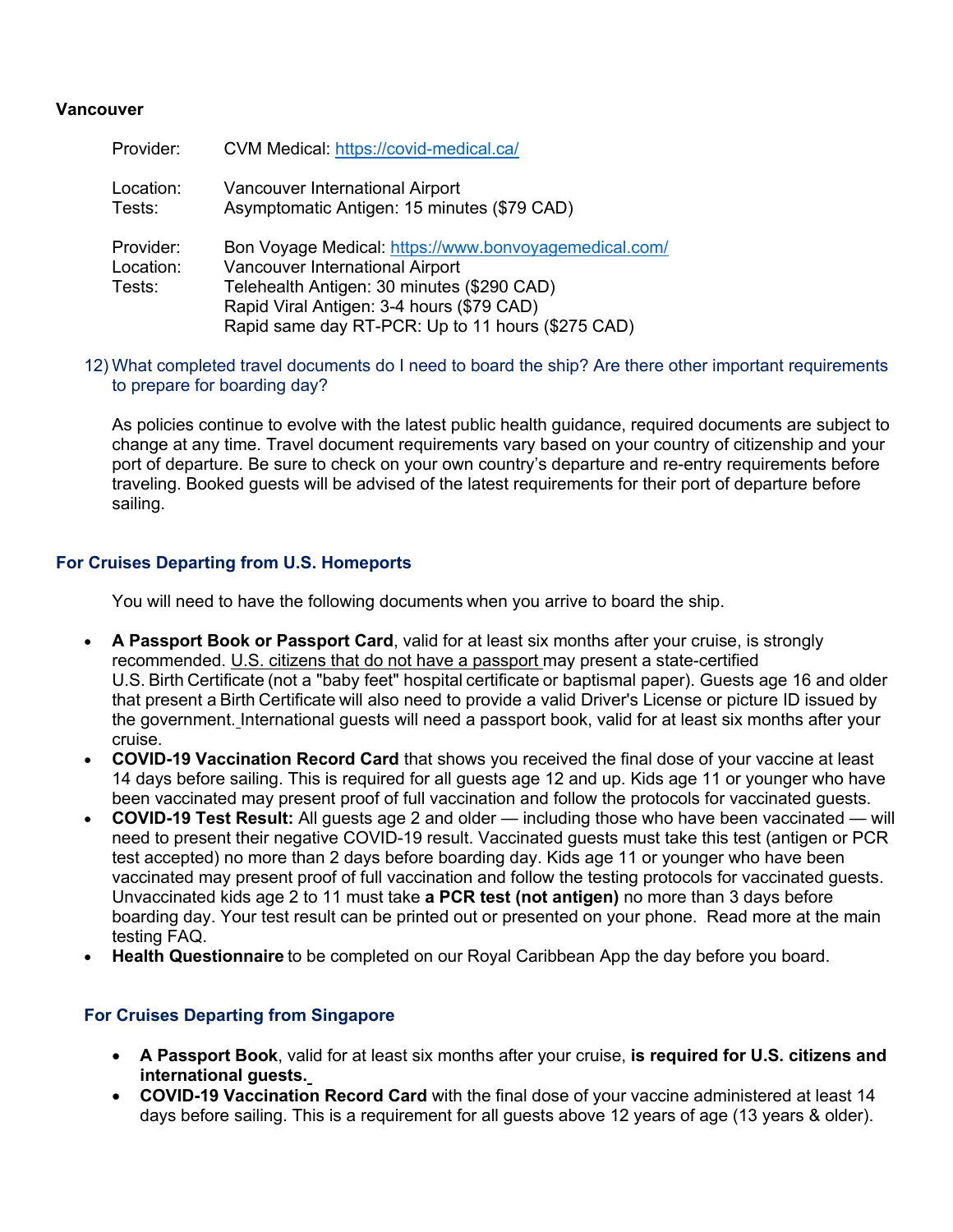Kids aged 5 to 12 who have been fully vaccinated may present proof of vaccination and follow the protocols for vaccinated guests.

- **COVID-19 Test Result**: All guests travelling with us, regardless of age, must undergo a Singapore approved supervised COVID-19 test prior to boarding. This test must be arranged on your own and at your own expense.
- **Health Questionnaire**to be completed on our Royal Caribbean app the day before you board.
- **TraceTogether App**: Guests must download the TraceTogether app or bring their TraceTogether (TT) token on boarding day. Passengers without either will not be allowed to board the ship. Children under 7 years old are exempt and are not required to have the TT Token or app with them.

# **For Cruises Departing from Copenhagen, Denmark**

- **A Passport Book,** valid for at least six months after your cruise, is **required for U.S. citizens and international guests.**
- **COVID-19 Vaccination Record Card, Certificate, or e-Certificate via your country's health agency app** with the final dose of your vaccine administered at least 14 days before sailing. This is a requirement for all guests age 12 and older. Kids age 11 or younger who have been fully vaccinated may present proof of vaccination and follow the protocols for vaccinated guests.
- **COVID-19 Test Result.**
- **Health Questionnaire** to be completed on our Royal Caribbean App the day before you board.

# **For Cruises Departing from Vancouver, British Colombia**

You'll need to have the following documents to travel to Canada and board the ship. 

- **A Passport Book or Passport Card**, valid for at least six months after your cruise, is required for U.S. citizens. International guests will need a passport book, valid for at least six months after your cruise.
- **COVID-19 Vaccination Record Card** that shows you received the final dose of your vaccine at least 14 days before sailing. This is required for all guests age 12 and up. Kids age 11 or younger who have been vaccinated may present proof of full vaccination and follow the protocols for vaccinated guests.
- **COVID-19 Test Result:** All guests age 2 and older including those who have been vaccinated will need to present their negative COVID-19 result. Vaccinated guests must take this test (antigen or PCR test accepted) no more than 2 days before boarding day. Kids age 11 or younger who have been vaccinated may present proof of full vaccination and follow the testing protocols for vaccinated guests. Unvaccinated kids age 2 to 11 must take **a PCR test (not antigen)** no more than 3 days before boarding day. Your test result can be printed out or presented on your phone. Read more at the main testing FAQ.
- **Health Questionnaire** to be completed on our Royal Caribbean App the day before you board.
- **ArriveCan App or Website**: All travelers to Canada, including Canadians, or their legal guardians, must submit the mandatory travel information required by the Canadian government prior to boarding the cruise ship. Guests can complete the form on the ArriveCAN website or via the app available in the AppStore or on Google Play. Once complete you'll need to print or show the QR code provided at boarding. Learn more about Canada arrival requirements.

# **For Cruises Departing from Barcelona, Spain**

• **A Passport Book,** valid for at least six months after your cruise, is **required for U.S. citizens and international guests.** EU Nationals may present a European ID Card**.**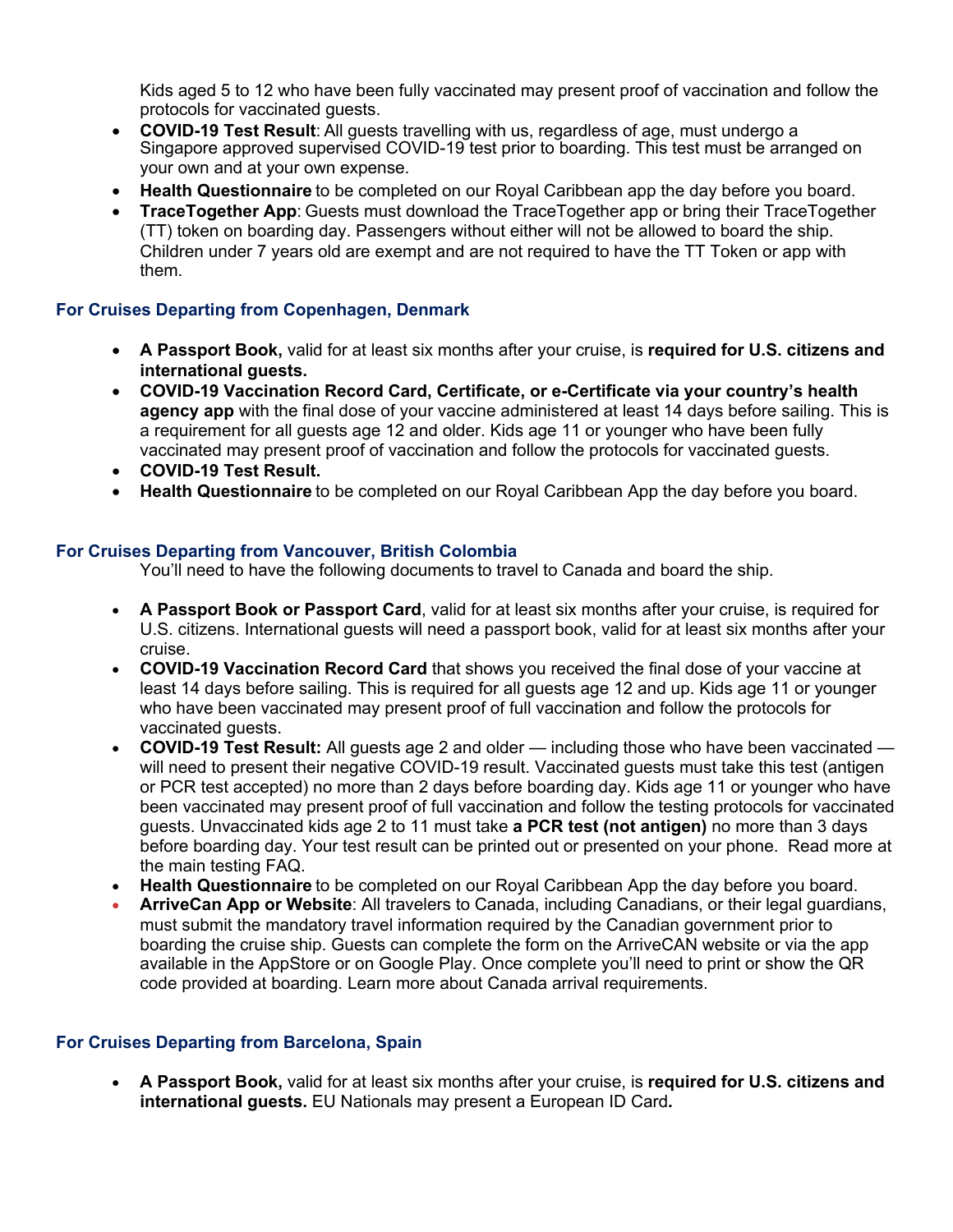- **COVID-19 Vaccination Record Card, Certificate or e-Certificate via your country's health agency app** with the final dose of your vaccine administered at least 14 days before sailing. This is a requirement for all guests age 12 and older. Kids age 11 or younger who have been fully vaccinated may present proof of vaccination and follow the protocols for vaccinated guests.
- **COVID-19 Test Result: Vaccinated guests** who are up to date must show a negative result for a PCR or antigen test taken no more than **2 days** before boarding day. Vaccinated guests who are **not up to date and unvaccinated kids age 2 to 11 will have a 1 day window** to take this test. **Kids age 11 or younger** who have been vaccinated may present proof of full vaccination and follow the testing protocols for vaccinated guests.
- **Health Questionnaire** to be completed on our Royal Caribbean App the day before you board.

# **For Cruises Departing from Italy**

- **A Passport Book**, valid for at least six months after your cruise, is **required for U.S. citizens and international guests.** EU Nationals may present a European ID Card.
- **COVID-19 Vaccination Record Card, Certificate or e-Certificate via your country's health agency app** with the final dose of your vaccine administered at least 14 days before sailing. This is a requirement for all guests age 12 and older. Kids age 11 or younger who have been fully vaccinated may present proof of vaccination and follow the protocols for vaccinated guests.
- **COVID-19 Test Result: Vaccinated guests** who are up to date must show a negative result for a PCR or antigen test taken no more than **2 days** before boarding day. Vaccinated guests who are **not up to date and unvaccinated kids age 2 to 11 will have a 1 day window** to take this test. **Kids age 11 or younger** who have been vaccinated may present proof of full vaccination and follow the testing protocols for vaccinated guests.
- **Health Questionnaire** to be completed on our Royal Caribbean App the day before you board. For guests sailing on *Wonder of the Seas*, the Health Questionnaire will be filled out at the terminal prior to boarding.

# **For Cruises Departing from Southampton, England**

- **A Passport Book,** valid for at least six months after your cruise, is **required for U.S. citizens and international guests.**
- **COVID-19 Vaccination Record Card, Certificate or e-Certificate via your country's health agency app** with the final dose of your vaccine administered at least 14 days before sailing. This is a requirement for all guests age 12 and older. Kids age 11 or younger who have been fully vaccinated may present proof of vaccination and follow the protocols for vaccinated guests.
- **COVID-19 Test Result: Vaccinated guests** who are up to date must show a negative result for a PCR or antigen test taken no more than **2 days** before boarding day. Vaccinated guests who are **not up to date and unvaccinated kids age 2 to 11 will have a 1 day window** to take this test. **Kids age 11 or younger** who have been vaccinated may present proof of full vaccination and follow the testing protocols for vaccinated guests.
- **Health Questionnaire** to be completed on our Royal Caribbean App the day before you board.

# **For Cruises Departing from Amsterdam, Netherlands**

- **A Passport Book,** valid for at least six months after your cruise, is **required for U.S. citizens and international guests.** EU Nationals may present a European ID Card**.**
- **COVID-19 Vaccination Record Card, Certificate or e-Certificate via your country's health agency app** with the final dose of your vaccine administered at least 14 days before sailing. This is a requirement for all guests age 12 and older. Kids age 11 and younger who have been fully vaccinated may present proof of vaccination and follow the protocols for vaccinated guests.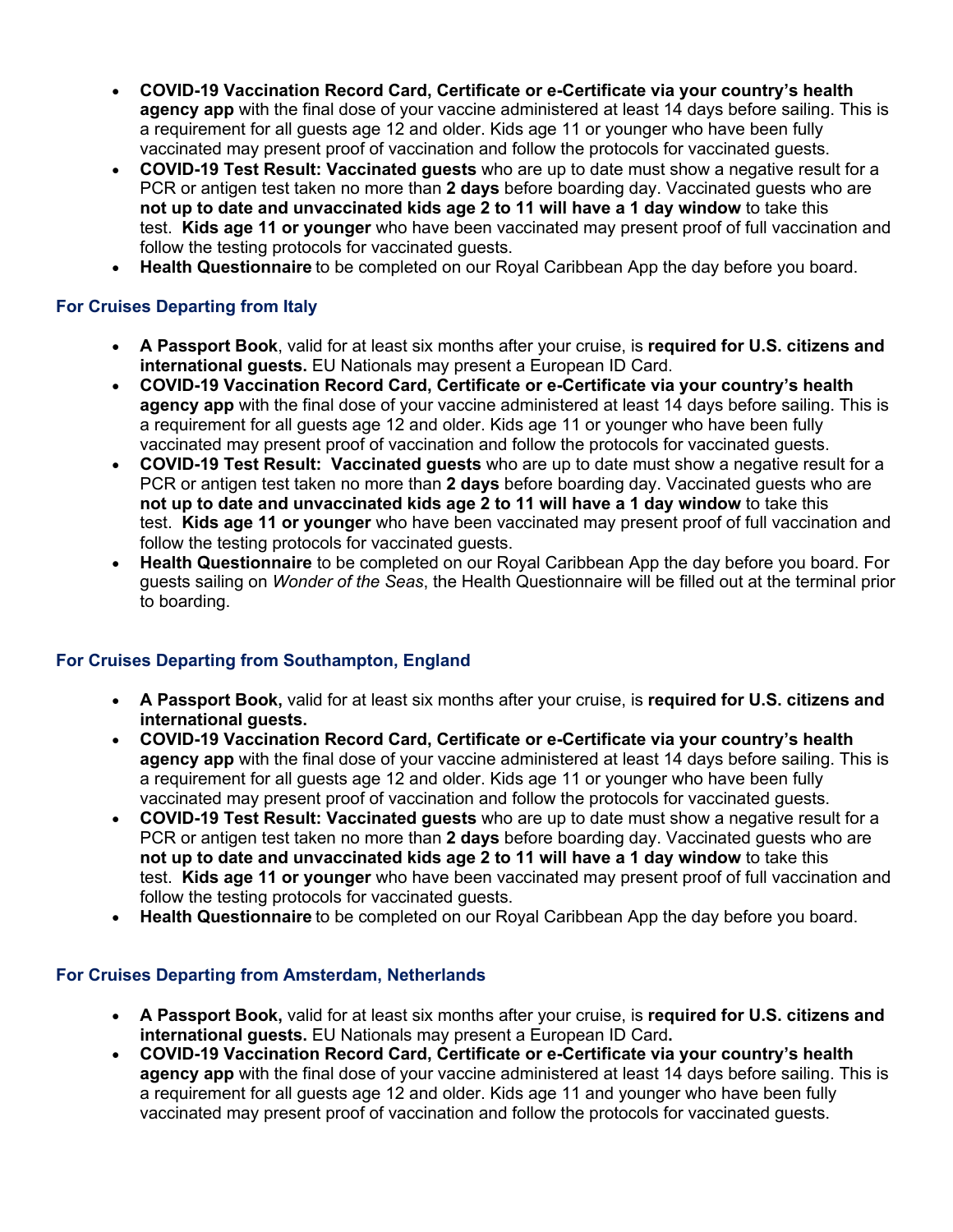- **Health Declaration Form** must be completed here (link to https://www.government.nl/documents/publications/2021/07/20/covid-19-and-flying-healthdeclaration-form) by all guests before entering the Netherlands.
- **COVID-19 Test Result: Vaccinated guests** who are up to date must show a negative result for a PCR or antigen test taken no more than **2 days** before boarding day. Unvaccinated guests and vaccinated guests who are **not up to date and unvaccinated kids age 2 to 11 will have a 1 day window** to take this test. **Kids age 11 and younger** who have been vaccinated may present proof of full vaccination and follow the testing protocols for vaccinated guests.
- **Health Questionnaire** to be completed on our Royal Caribbean App the day before you board.

# **For Cruises Departing from Athens, Greece**

- **A Passport Book,** valid for at least six months after your cruise, is **required for U.S. citizens and international guests.** EU Nationals may present a European ID Card**.**
- **COVID-19 Vaccination Record Card, Certificate or e-Certificate via your country's health agency app** with the final dose of your vaccine administered at least 14 days before sailing. This is a requirement for all guests age 12 and older. Kids age 11 and younger who have been fully vaccinated may present proof of vaccination and follow the protocols for vaccinated guests.
- **COVID-19 Test Result:** All guests age 2 and up must show a negative result for an antigen test taken no more than 1 day before sailing.
- **Health Questionnaire** to be completed on our Royal Caribbean App the day before you board.

#### 13) Will I have to wear a face mask onboard my cruise?

Current mask policies are below. Mask policies are continually evaluated as public health standards and government regulations evolve. Booked guests will be advised of the latest requirements for their port of departure before sailing.

## **For sailings departing the U.S., Puerto Rico, Barbados, Canada**

#### **Onboard the Ship**

Masks are optional for vaccinated guests and recommended for unvaccinated children while onboard. In our terminals, masks are optional unless required by local regulation. Some destinations we visit may require masks. Guests under 2 years old don't need to wear a mask. These protocols are subject to change.

#### **While Ashore**

Masks are optional at our private destinations, Perfect Day at CocoCay and Labadee. At public ports of call, guests should follow all local mask regulations. Guests under 2 do not have to wear a mask at any time.

## **For sailings departing from Singapore**

Masks are required to be worn at all times indoors on the ship for all guests age 6 and above. While in outdoor settings, masks are optional but encouraged.

## **For Sailings Departing from Europe**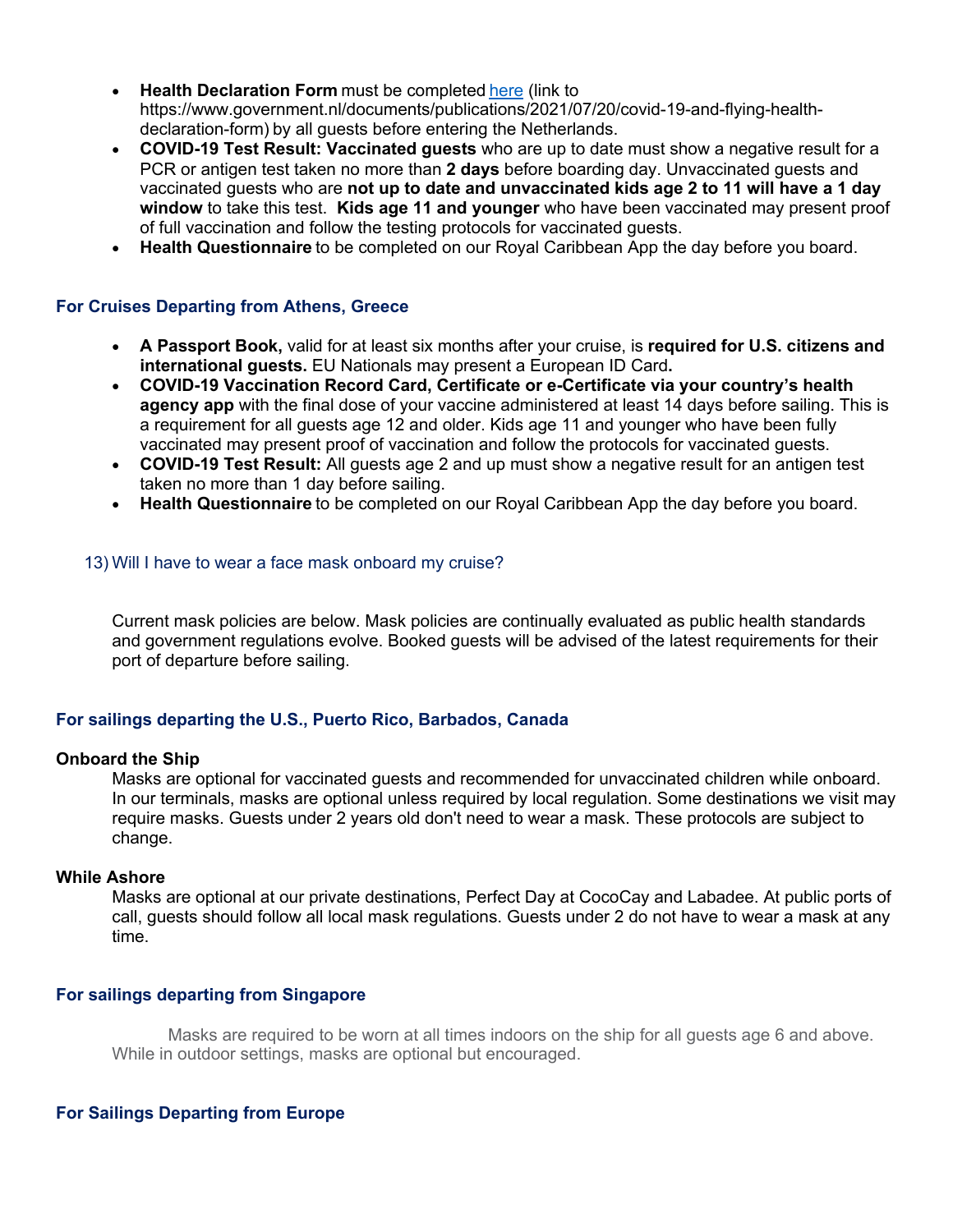Masks are required to be worn at all times indoors on the ship for all guests age 6 and above. While in outdoor settings, masks are optional but encouraged. While Ashore At public ports of call, guests should follow all local mask regulations. Guests under 2 do not have to wear a mask at any time.

#### 14) Do I need to wear a face mask while checking in for my cruise?

In our terminals, masks are optional unless required by local regulation.

## 15) Do I have to wear a face mask at ports of call?

When going into a public port, you should take care to observe all local mask ordinances that are in place. While on our shore excursions, requirements will vary, but we generally expect that you will be able to remove your mask in outdoor settings where you're able to maintain at least 6 feet (2 meters) of distance between your travel party and others. For tours that include indoor locations, we expect a mask will need to be worn by those guests age 2 and older. We are continually evaluating the mask policy and will make updates as public health standards evolve.

## **Alaska Cruisetour Mask Guidance**

Guests should follow local mask guidance while at towns, attractions and lodging. Masks are currently optional for vaccinated guests and recommended for unvaccinated children while traveling by motorcoach and rail. Please note that mask policies may change at any time in accordance with local and federal regulations, particularly those that apply to transportation.

## 16) Can I travel with an unvaccinated kid under the age of 12? What are the differences in the cruise experience if my child is unvaccinated?

We look forward to welcoming the whole family aboard. Currently, COVID-19 vaccination is recommended, but not required, for children age 11 and under. Children who have completed their full vaccination schedule are able to follow the protocols outlined for fully vaccinated guests. Teens and tweens age 12 and up must be fully vaccinated to sail.

For families with an unvaccinated child, there are a few different protocols to keep in mind.

Unvaccinated children have different testing requirements than vaccinated guests. For full details on testing requirements for unvaccinated kids age 2 to 11, please visit our Testing FAQ

## 17) What requirements are there for guests who wish to go ashore in ports of call? Will I be required to buy a shore excursion? Can I take an independent tour?

Guests can visit most ports of call freely, regardless of vaccination status.

A handful of ports currently require guests to book a shore excursion to go ashore. See below to understand which ports require this.

#### **Healthy Shore Excursions**

Know that Royal Caribbean has worked with local tour operators to ensure they follow our Healthy Sail Panel health guidance for all Shore Excursions in all ports of call. These tours are available at a variety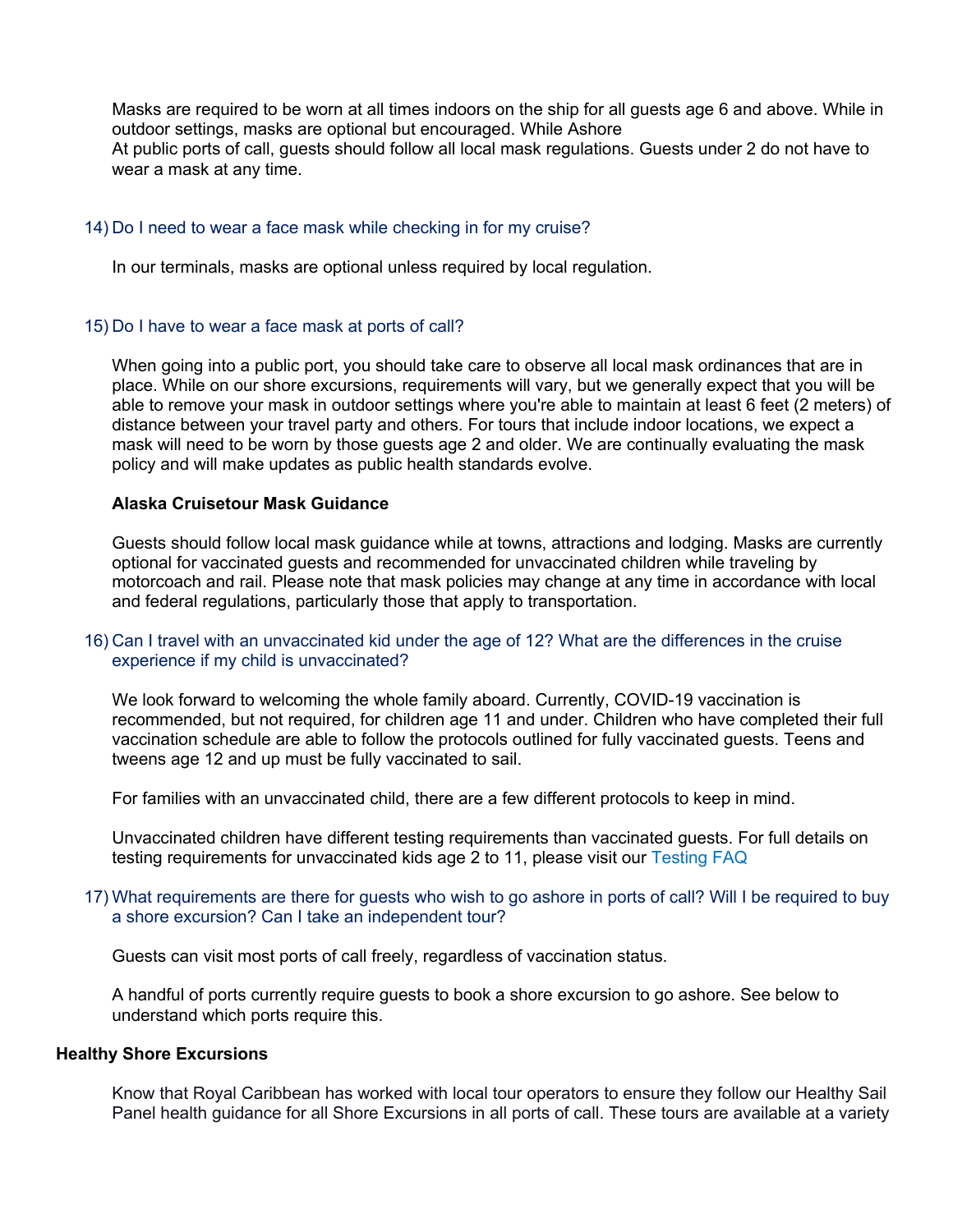of price points and may be purchased in advance on Cruise Planner or once onboard using the Royal Caribbean App.

## **Requirements for Guests Departing from all U.S. home ports, including San Juan, Puerto Rico**

Guests may book a shore excursion or visit most ports freely — with the exception of those listed below, which will require tours for all guests who wish to go ashore in April and May, regardless of vaccination status.

St. Lucia

**Barbados** 

At the above destinations, guests may depart the ship and visit the enclosed port area on their own. If they wish to visit further into port, they must have booked a Royal Caribbean shore excursion, or participate in a government approved tour. Government approved tours are unaffiliated with Royal Caribbean.

#### **Ports that Require Tours for Parties with Unvaccinated Guests**

Due to current local requirements, **guests who wish to go ashore in Belize and Antigua in April and May will need to meet the following requirements:** Fully vaccinated parties may book a shore excursion or visit the port freely. Parties with unvaccinated children will need to book a tour to go ashore.

#### **No Tours Required at Perfect Day or Labadee**

Tours or planned activities are not required of any guest who wishes to go ashore at our private destinations, Perfect Day at CocoCay or Labadee, regardless of age or vaccination status.

#### Learn more about Perfect Day Protocols Here

Requirements for going ashore are subject to change as circumstances evolve, and we will continue to update booked guests of any requirements for their upcoming cruise.

## **Requirements for Cruises departing from Europe**

Guests sailing from European homeports can visit most ports of call freely. However, additional requirements may exist in some countries for guests whose vaccination status is not considered up to date by EMA standards. For this reason, it is strongly recommended that guests bring their physical vaccination record and carry it when going ashore, as businesses in some countries may require proof of vaccination to enter.

For sailings visiting France, guests who are from an Orange List country will not be allowed to go ashore, per French government regulations. Learn which countries are on the Orange List.

Tours are available at a variety of price points and may be purchased in advance on Cruise Planner or once onboard using the Royal Caribbean App.

#### **Requirements for Cruises departing from Singapore**

Guests aged 13 years and older on cruises that visit Malaysia, they must be "Fully vaccinated' to be eligible to visit Malaysia ports of call. To find out if you are considered fully vaccinated, click here. This can also be verified when guests upload their vaccination records on the My Sejahtera App and receive a Fully Vaccinated on the Covid-19 vaccination status. Please note that the MySejahtera App takes approximately 7 days for your new information to be updated.

Unvaccinated kids aged 12 years and below are allowed to enter Malaysia.

Those who do not meet the vaccination status standards written by the Malaysia Government will not be able to go ashore in Malaysia while the ship is in port.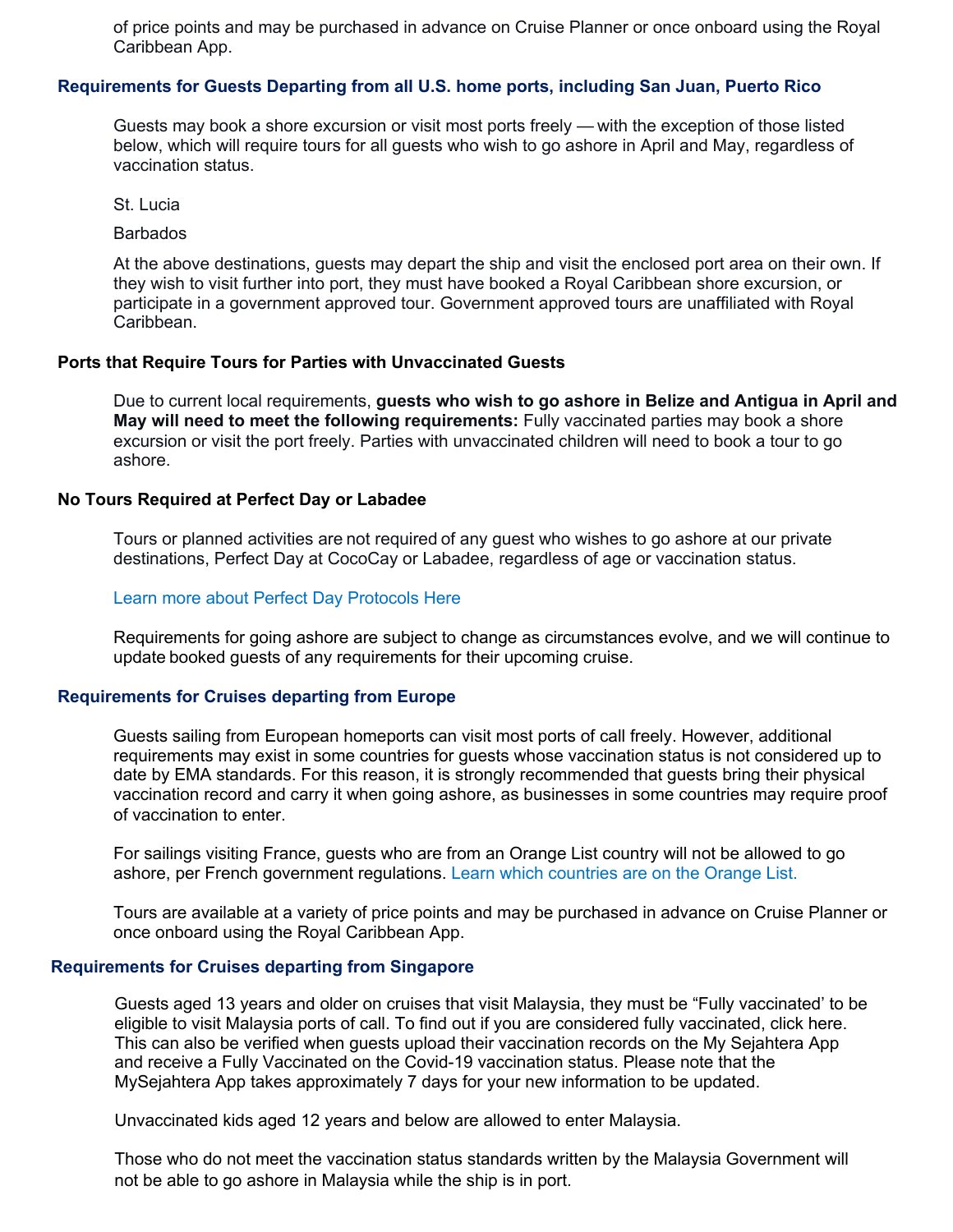# 18) If a guest or crew member tests positive onboard, what is your response plan?

In the event any of our guests or crew tests positive for COVID-19 onboard, we have a robust, tiered response plan in place that we've developed with guidance from local authorities and leading public health experts. The tiers increase protocols and vigilance onboard. In partnership with local authorities, Royal Caribbean has developed transport protocols to ensure the ship can return to port and debark all our guests.

## 19) Will I need to isolate or quarantine onboard the ship if I test positive for COVID-19 or come in close contact with someone who does?

In the interest of public health onboard, we continue to follow U.S. CDC guidance. This includes requiring isolation and/or quarantine to prevent exposure to people who have or may have COVID-19. A guest that tests positive for COVID-19 will need to isolate onboard for a period of time — either until they can be safely disembarked at a port of call with private transport home, or when the sailing concludes back at the homeport where it started. Those guests who meet the threshold to be deemed a close contact will need to meet necessary quarantine and/or testing requirements based on their vaccination status.

Guests who must isolate due to a positive COVID-19 test result will remain in their stateroom or be moved to a stateroom near the medical center where medical staff and Guest Services will check on them regularly, depending on availability. Complimentary amenities including room service and WiFi will be provided.

Once ashore you should follow all local, state and federal guidelines for isolation. For example, guests who have tested positive for COVID-19 onboard and are disembarking at a U.S. port should follow the latest isolation guidance provided by the U.S. CDC.

## *Will I receive a refund or future-cruise credit if I have to isolate?*

Our COVID-19 Assistance assists guests who test positive before or during their cruise. Learn more

# 20) If a guest is moved to isolation, what care and amenities will be available to them?

Guests who test positive for COVID-19 will remain in their stateroom or be moved to isolation staterooms that are closer to the Medical Center. Guests will enjoy complimentary amenities like Wi-Fi and room service, along with regular visits or tele-consultations with medical staff to monitor their wellness.

# 21) If I test positive for COVID-19 right before my cruise, at the terminal before the cruise, or on the cruise, what is your refund policy and what associated costs are covered?

Guests will have the following COVID-19 Assistance at no extra charge.

- 100% cruise fare refund for you, and your Travelling Party, if any of you tests positive for COVID-19 within 10 days prior to the cruise or at the boarding terminal, for cruises departing on or before April 30, 2023.
- Pro-rated cruise fare refund if your cruise is cut short for reasons related to COVID-19, for cruises departing on or before September 30, 2022.
- If you test positive for COVID-19 during the cruise, Royal Caribbean will cover the costs of COVID-19 related medical treatment onboard, and provide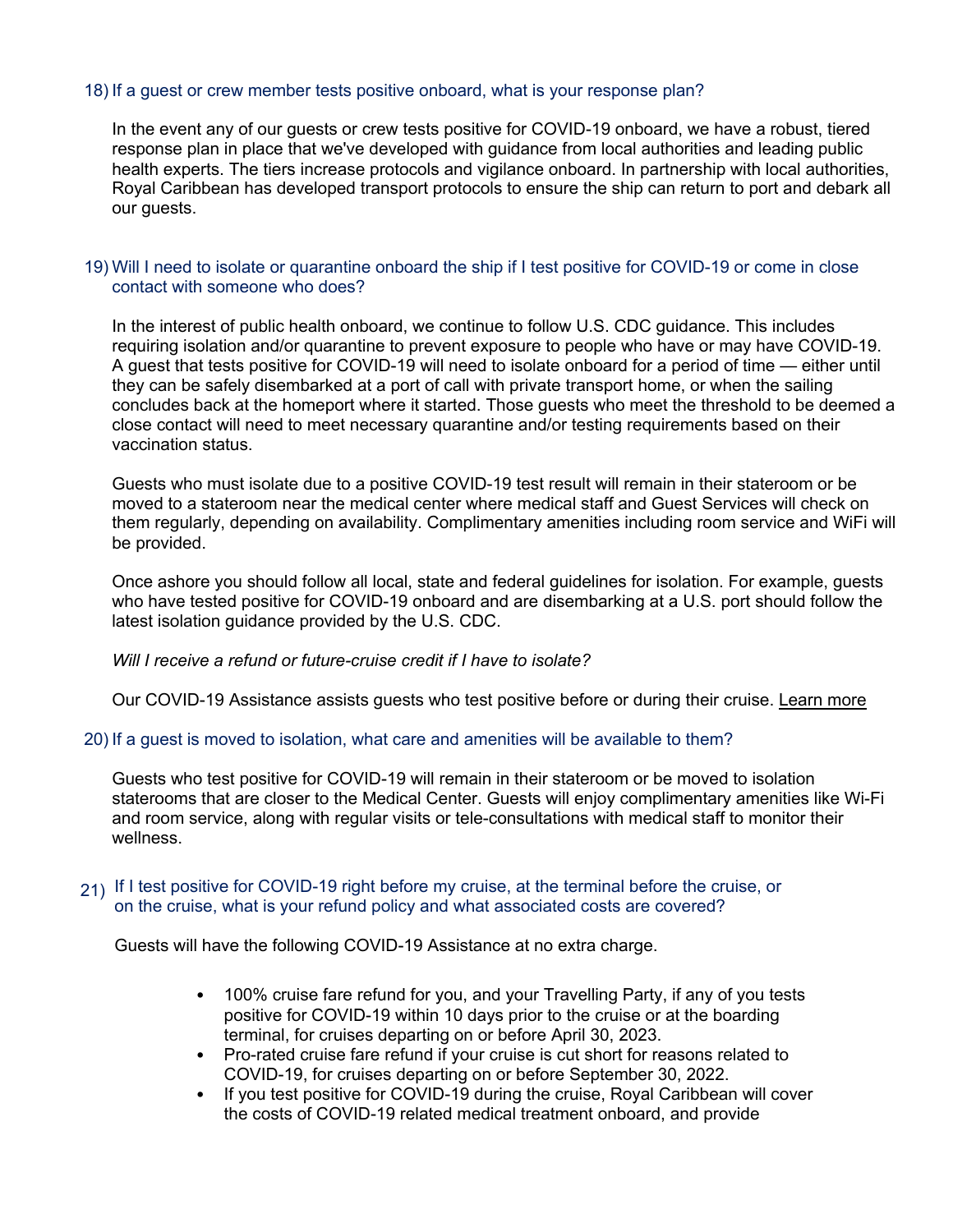assistance with any required land-based quarantine, and travel home for you and your Traveling Party, for cruises departing on or before September 30, 2022.

\*Last modified April 29, 2022. Subject to change. "Traveling Party" means your family members living with you in the same household and traveling companions assigned to your stateroom on the cruise. Conditioned upon compliance with the RCG COVID-19 Policies and Procedures in effect at the time of the cruise. To qualify for a refund, if your COVID-19 test was administered by a provider other than one retained by Royal Caribbean, you must present your verified positive test result in a form acceptable to Royal Caribbean. Additional terms and conditions apply. See our and your Cruise Ticket Contract for details.COVID-19 Refund and Cancellations Policy and your Cruise Ticket Contract for details.

## 22) What if I am not feeling well in the days leading up to my cruise? What if I test positive for COVID-19 before my cruise?

If you feel ill in the days before your cruise, you should not travel. In the event you or any member of your traveling party tests positive for COVID-19 in the 10 days before your cruise departs, or at the boarding terminal, you and your traveling party will receive a 100% cruise fare refund, for any cruise that is set to depart on or before March 31, 2023^.

If you booked your cruise by March 31, 2022, and it sails on or before September 30, 2022, the Cruise with Confidence policy applies to your booking. Therefore, you can cancel up to 48 hours before your sail date, for any reason, and receive 100% of the paid value back in a Future Cruise Credit\*. Please head here for additional details on Cruise With Confidence.

Keep in mind you will need to answer a health questionnaire attesting that you have not tested positive for COVID-19 in the 10 days before your sail date. Additionally, you will likely need to undergo a test for COVID-19 before your cruise. A positive test result, or documented symptoms of communicable disease during the boarding process, will result in denial of boarding.

^Last modified April 29, 2022. Subject to change. Royal Caribbean will coordinate and assist with the costs of shoreside accommodations for isolation for guests who have fully complied with all Royal Caribbean International and Royal Caribbean Group COVID-19 Policies and Procedures in effect at the time of voyage. Please note that homeports may have different local isolation requirements and restrictions. Additional terms and conditions may apply. See our COVID-19 Refund and Cancellations Policy and your Cruise Ticket Contract for details. "Traveling Party" means (1) your family members living with you in the same household and (2) traveling companions assigned to your stateroom on the ship. Our CareTeam will assist with daily wellbeing check-ins, and support to reschedule return travel home.

\*"Cruise with Confidence" program applies to bookings made on or before March 31, 2022 that depart before September 30, 2022; additional terms and conditions apply. COVID-19 Assistance conditioned upon compliance with the RCG COVID-19 Policies and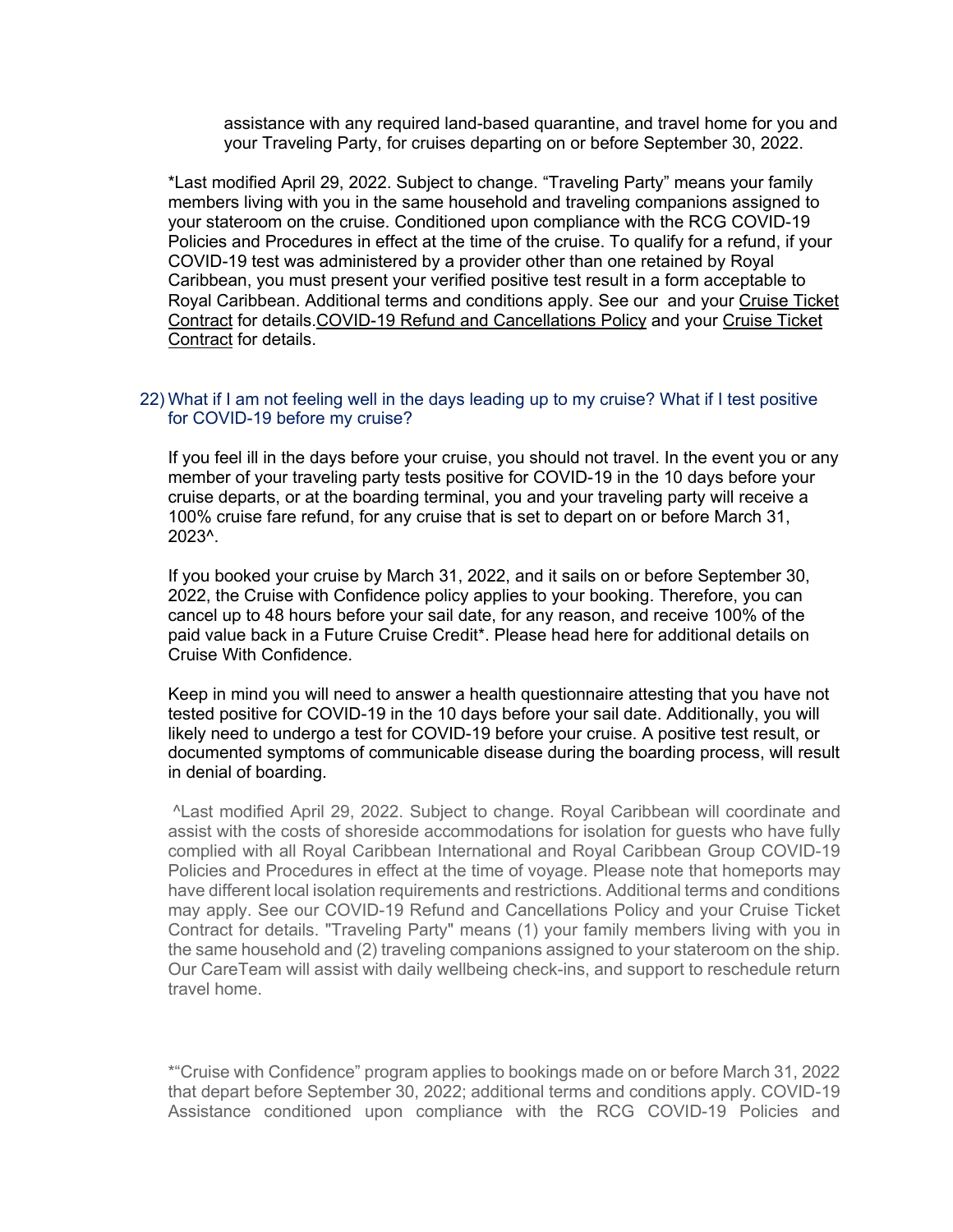Procedures in effect at the time of the cruise. To qualify for a refund, you must present your verified positive test result in a form acceptable to Royal Caribbean. Additional terms and conditions apply. See our COVID-19 Refund and Cancellations Policy and your Cruise Ticket Contract for details.

#### 23) Can I book back-to-back cruises at this time?

Absolutely! We welcome guests to cruise on as many back-to-back cruises as they wish, including kids of any vaccination status. The travel requirements and health protocols vary based on your departure port and vaccination status. We will continue to evaluate these policies as public health guidance evolves.

## **For guests departing from a North American or Caribbean homeport on consecutive sailings on the same ship**

Fully vaccinated guests and guests with a valid certificate of recovery do not require additional testing to board their subsequent sailing. Unvaccinated guests will require a new precruise test prior to boarding their subsequent sailing.

## **For guests departing from a European homeport on consecutive sailings on the same ship**

Vaccinated guests who are considered up to date and guests with a valid certificate of recovery do not require additional testing to board their subsequent sailing. Unvaccinated guests or those considered not up to date will require a new precruise test prior to boarding their subsequent sailing.

# **For guests who are switching ships or have a day or more in between subsequent sailings**

If you are moving to a different ship for your subsequent sailing, or your subsequent sailing on the same ship departs the following day, you will need to meet the precruise testing requirements for your subsequent sailing. Complimentary testing conducted onboard prior to the end of your preceding sailing will be offered to you to satisfy this requirement. Instructions for reserving your testing slot will be provided once onboard your preceding sailing.

**To be considered back-to-back, the time between sailings must not exceed 1 day**. This means your subsequent sailing must depart on the same day or the following day your preceding cruise disembarks. For example, if Sailing A disembarks on Monday, Sailing B must embark on Monday or Tuesday to be considered back-to-back. Guests whose sailings are not considered back-to-back will be responsible for procuring their own COVID-19 test at their own expense to meet the precruise testing requirements for the subsequent sailing.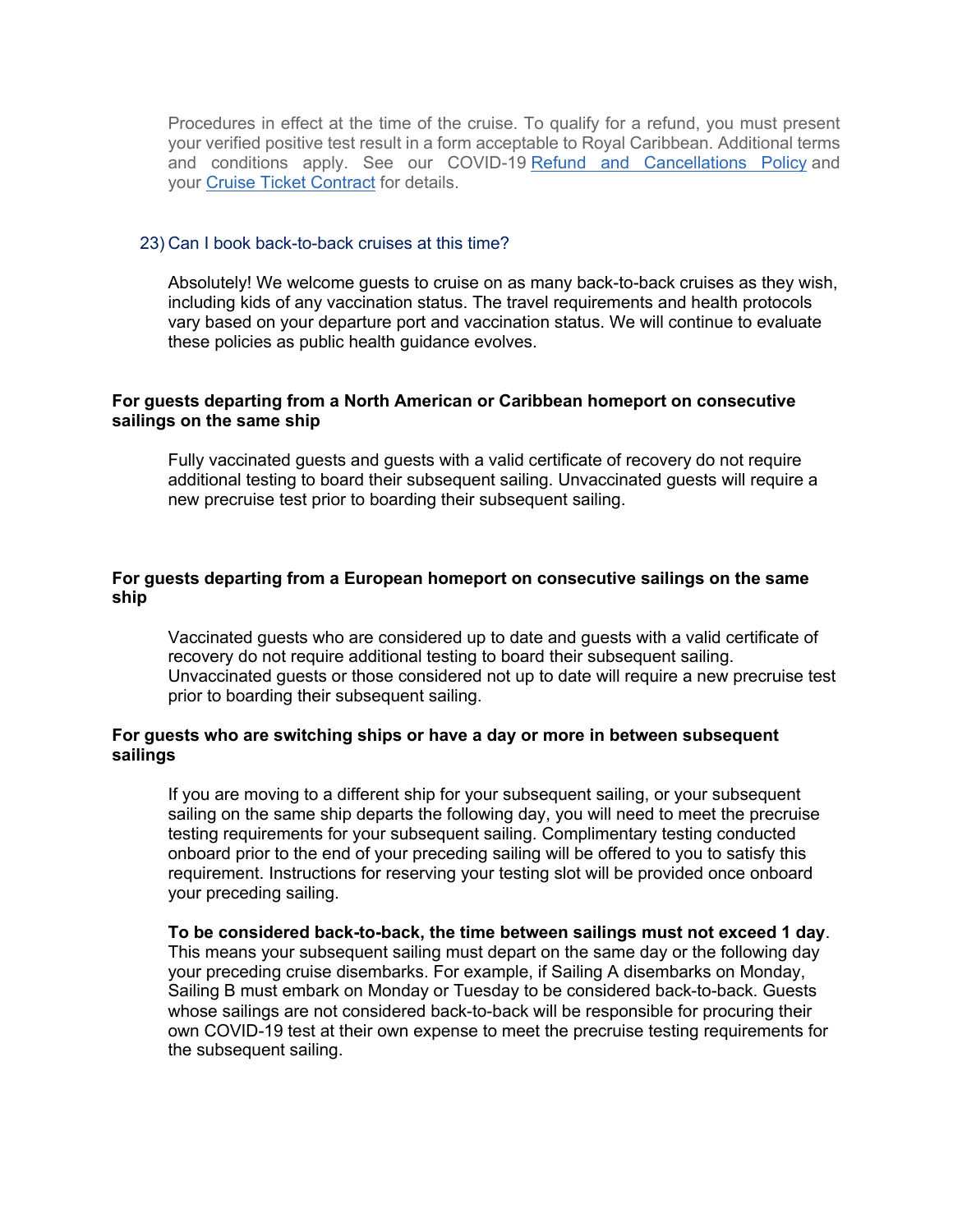24) If I've recently recovered from COVID-19, will I still need to be vaccinated to sail? Will I still have to take a COVID-19 test before or during my cruise?

# **For Cruises Departing the U.S. ports, Puerto Rico and Canada**

**A Certificate of Recovery will not be accepted in lieu of a vaccination record card** for guests of vaccine eligible age. All Royal Caribbean guests age 12 and older must present proof of full COVID-19 vaccination with the final dose of their vaccine administered at least 14 days before sailing.

A Certificate of Recovery, for a positive COVID-19 case at least 11 days before boarding but no more than 90 days ago, may be provided **in lieu of a pre-cruise COVID-19 test result to board the ship if it meets certain requirements. However, certain ports (listed below) will not permit guests to go ashore using a Certificate of Recovery**. The following two documents must be presented:

- 1. A certified medical health certificate from a doctor stating that you have fully recovered from COVID-19. It must meet the following requirements:
	- Official letterhead from a healthcare provider, public health official or telehealth provider showing:
		- o Their name
		- o Their address
		- o Their phone number
		- $\circ$  Confirmation of your recovery and completion of isolation
	- Must be typed (not handwritten) and signed by the provider
	- Must confirm the sample collection date of the positive PCR test, which must be a minimum of 11 days and a maximum of 90 days before the departure date of your cruise
- 2. A positive result document for a COVID-19 PCR test taken a minimum of 11 days and a maximum of 90 days before the departure date of your cruise. An antigen test result will not be accepted with a Certificate of Recovery. The test results document from your test provider must include the name of the lab that processed the test, the lab's CLIA Lab Number or Certification Number, the address of the lab, your name, the date the test was taken, type of test, and your positive result. This can be a printed document, email, or telehealth app notification. Fully handwritten doctor's notes (such as those written on a prescription pad) will not be accepted. Minimal handwritten components (such as a check mark on a "positive" box) are acceptable as long as the other required information is printed on the document.

NOTE: Though Royal Caribbean will accept documentation meeting these requirements to board, many countries are not currently accepting Certificates of Recovery. In these ports, guests who provided certificates would not be allowed to debark.

The following ports are not currently accepting a Certificate of Recovery for debarkation:

- Curacao
- St. Kitts
- Panama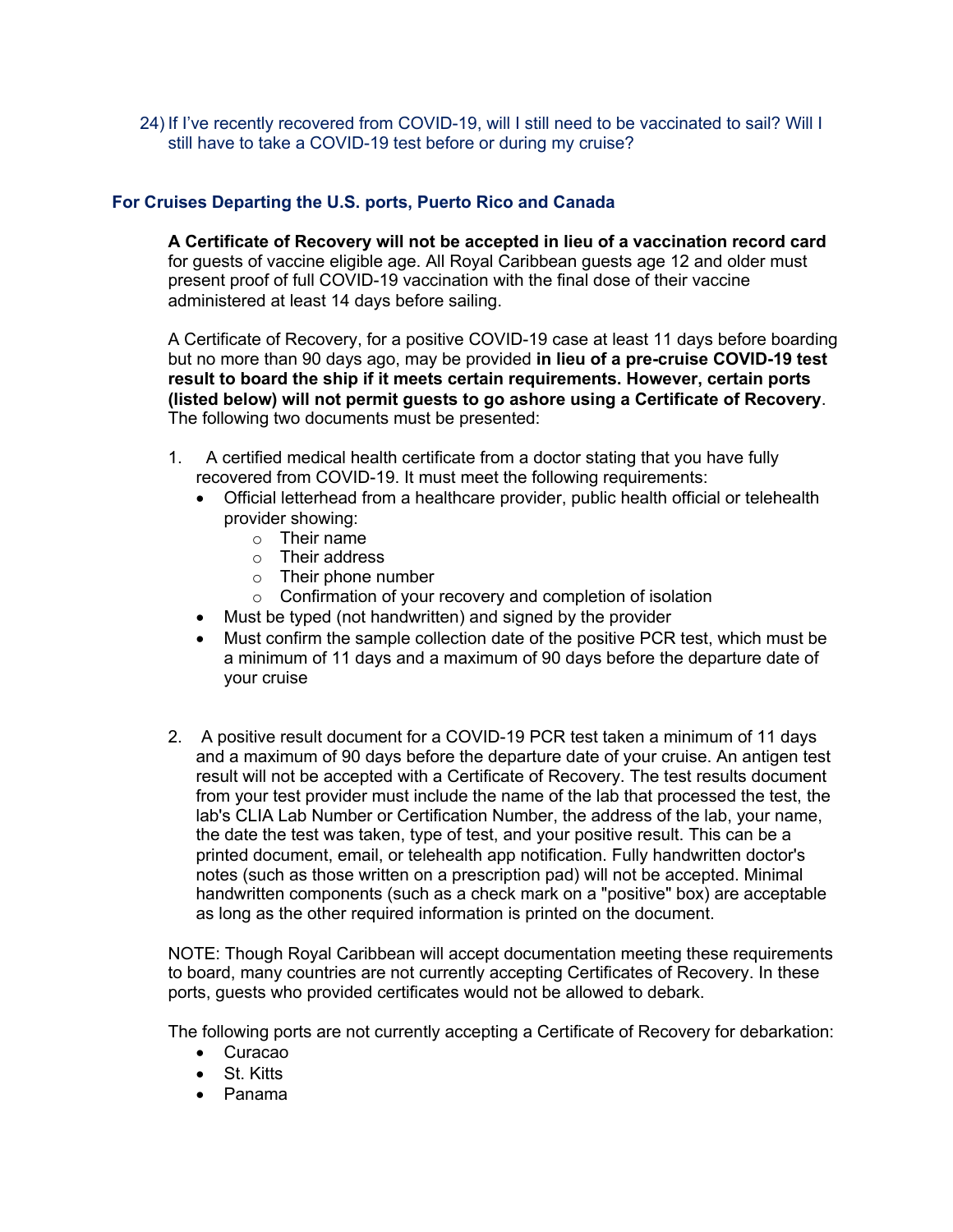- Panama Canal
- Jamaica
- Bonaire
- St. Lucia
- Guatemala
- Colombia
- Trinidad & Tobago
- St. Vincent
- the Grenadines
- Haiti
- Cayman Islands
- Bermuda

# **For Cruises Departing from Europe**

**A Certificate of Recovery will not be accepted in lieu of a vaccination record card** for guests of vaccine eligible age. All Royal Caribbean guests age 12 and older must present proof of full COVID-19 vaccination with the final dose of their vaccine administered at least 14 days before sailing.

A Certificate of Recovery, for a positive COVID-19 case at least 11 days before boarding but no more than 180 days ago, may be provided **in lieu of a pre-cruise COVID-19 test result to board the ship if it meets certain requirements. However, certain ports (listed below) will not permit guests to go ashore using a Certificate of Recovery**. The following two documents must be presented:

- 1. A certified medical health certificate from a doctor stating that you have fully recovered from COVID-19. It must meet the following requirements:
	- Official letterhead from a healthcare provider, public health official or telehealth provider showing:
		- o Their name
		- o Their address
		- o Their phone number
		- o Confirmation of your recovery and completion of isolation
	- Must be typed (not handwritten) and signed by the provider
	- Must confirm the sample collection date of the positive PCR test, which must be a minimum of 11 days and a maximum of 90 days before the departure date of your cruise
- 2. A positive result document for a COVID-19 PCR test taken a minimum of 11 days and a maximum of 90 days before the departure date of your cruise. An antigen test result will not be accepted with a Certificate of Recovery. The test results document from your test provider must include the name of the lab that processed the test, the lab's CLIA Lab Number or Certification Number, the address of the lab, your name, the date the test was taken, type of test, and your positive result. This can be a printed document, email, or telehealth app notification. Fully handwritten doctor's notes (such as those written on a prescription pad) will not be accepted. Minimal handwritten components (such as a check mark on a "positive" box) are acceptable as long as the other required information is printed on the document.